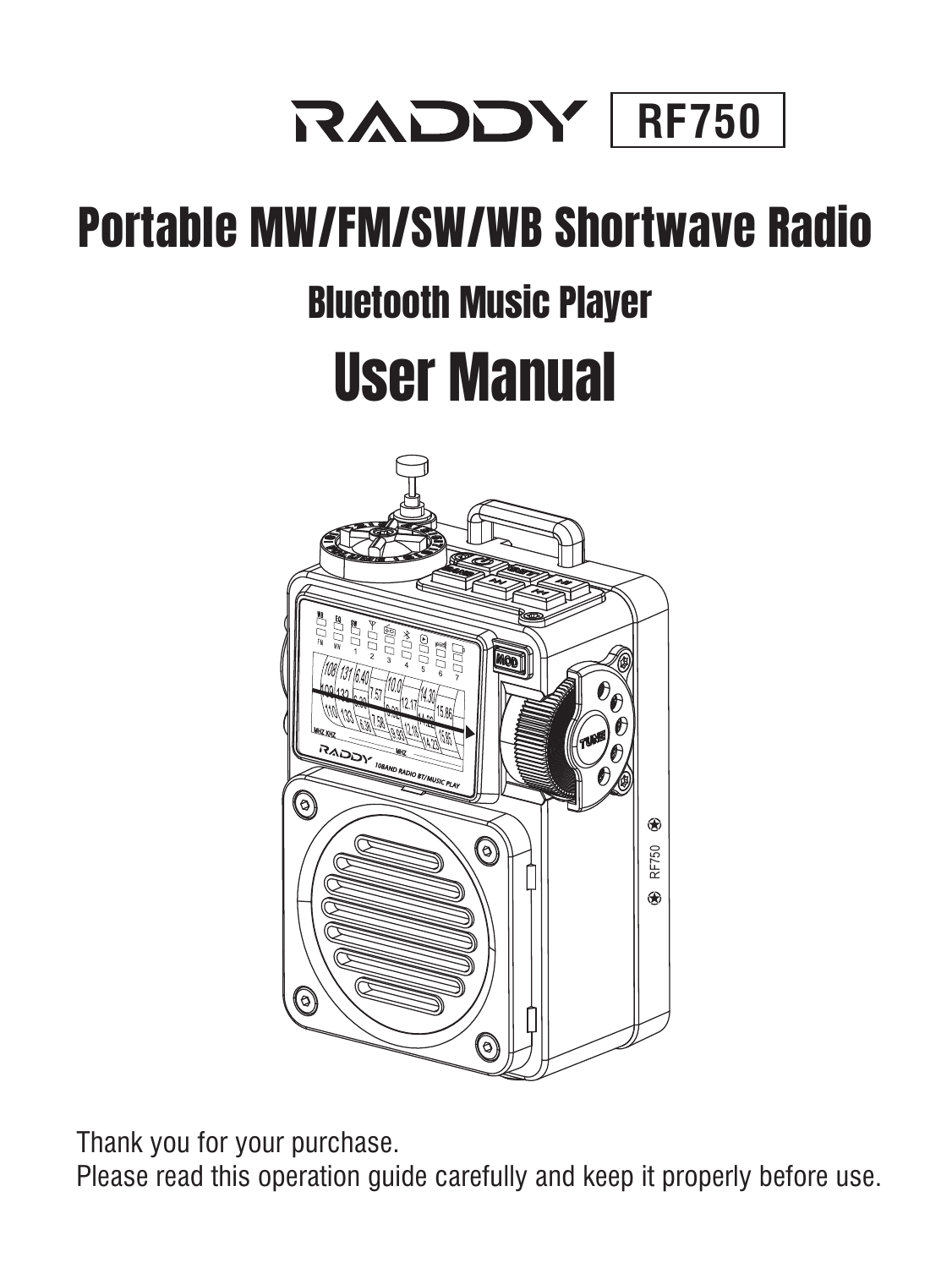# **Contents**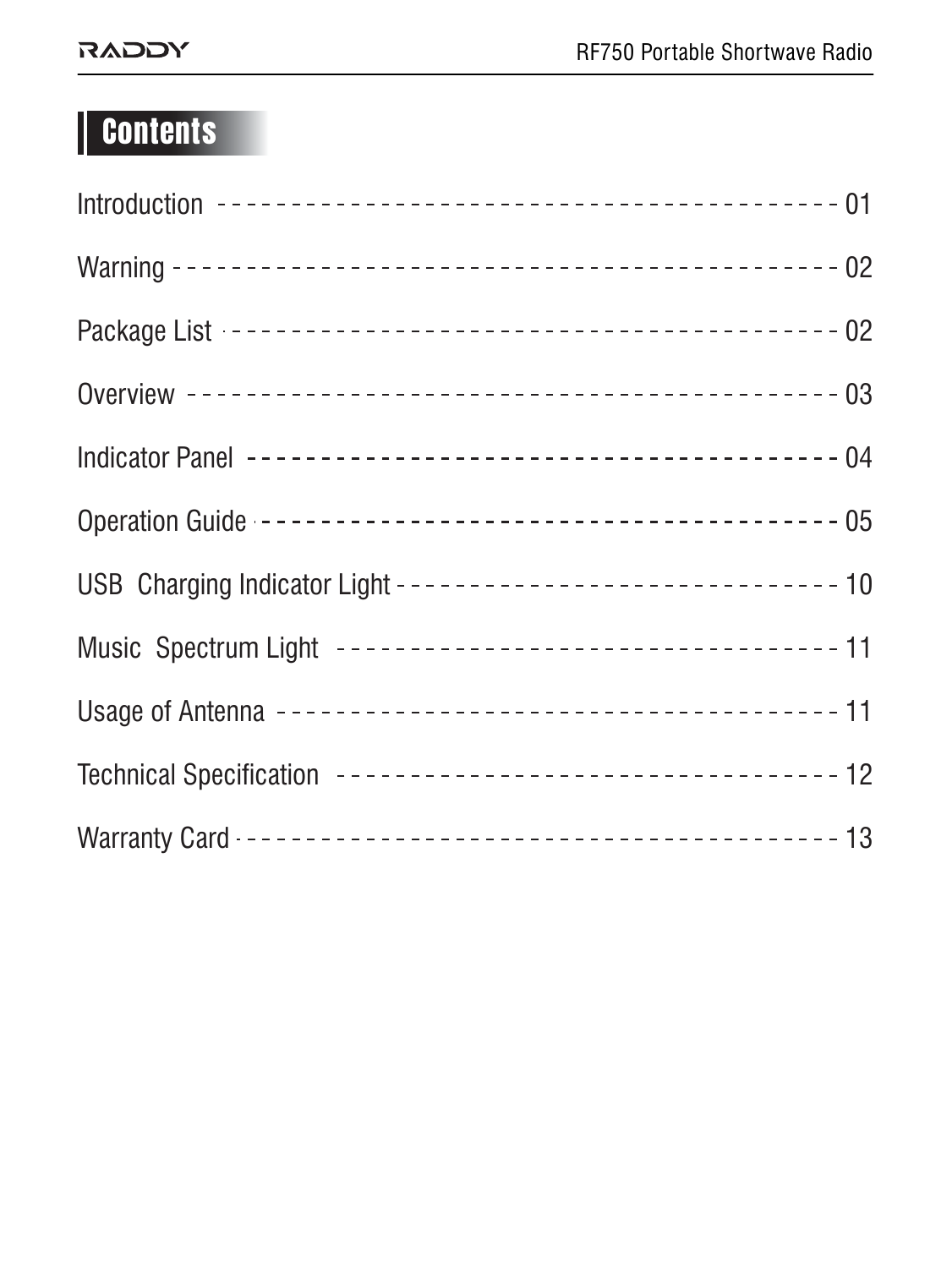## Introduction

RF750 is a shortwave radio and a Bluetooth music player, this combination will give shortwave radio listeners a different experience! The main features are as follows:

- $\bullet$  It can receive FM, MW (Medium wave), SW (Short wave), and WB (Weather band only available in North America), with strong reception sensitivity.
- Using high-tech audio technology, it can play music via Bluetooth and supports up to 256g TF Card music playback.
- In radio mode, it supports manually turning the station with an encoding pulley switch, pressing the key to automatically scan and store the station.
- 0-9 volume level.
- In each mode state, it can use the "music spectrum light" mode to bring you into a wonderful music melody.
- This product uses a detachable BL-5C 1000mAh lithium battery with a long-lasting life.
- In Bluetooth mode and TF Card music playback mode, it supports six EQ for playing sound effects:

1: NORMAL; 2: POP; 3: ROCK; 4: JAZZ; 5: CLASSIC; 6: COUNTRY

- Sleep Timer: It can set the shutdown (sleep) time (70-60-50-40-30-20-10 minutes selectable).
- Two step selection for MW (medium wave) reception: 9KHz / 10kHz.
- The shortwave receiving mode of this product is set with seven-meter waves for easy use.
- In radio mode, it can enable or disable the backlight display.
- This product can memory 110 radio stations in radio mode. (FM / MW: 20 radio stations are stored respectively, 7-meter waves are stored in short wave, and 10 can be stored in each meter wave)
- Type-C charging jack.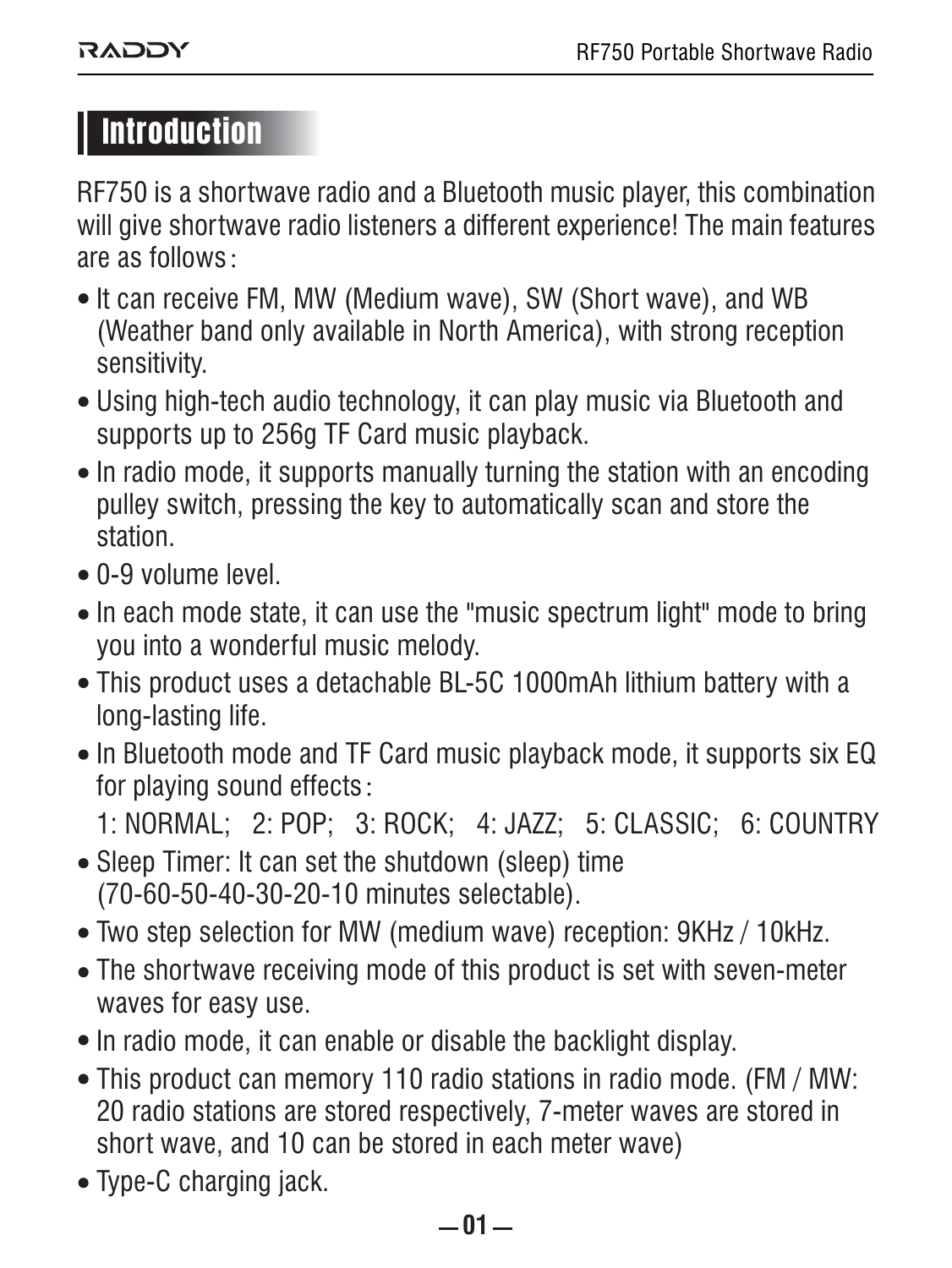## Warning

Before use, you should follow the following basic safety instructions to ensure the correct use of the product:

- Read and understand all safety guidelines and instructions for use.
- When the battery icon indicator flashes, it indicates that the remaining battery capacity is insufficient. Please charge the equipment so as not to affect normal use.
- It is recommended to use a charger with an output voltage of 5V/1-3A for charging to avoid damaging lithium batteries or equipment. If the lithium battery is not used for a long time, please take it out and store it separately. Make sure to charge it once a month.
- Do not expose equipment to rain, moisture, a drop, or any other liquid.
- Do not place equipment near a high-temperature heat source.
- $\bullet$  Do not expose the equipment to direct sunlight for a long time.
- Don't let the product fall or bump into the hard stuff, and don't exert great pressure on the equipment.

## **Package List**

| Name                                 | Quantity |
|--------------------------------------|----------|
| RF750 Portable Music Player          |          |
| Hanging strap                        |          |
| BL-5C Lithium Battery (1000mAh 3.7V) |          |
| USB TYPE-C Charging Cable            |          |
| User Manual                          |          |
| External Antenna                     |          |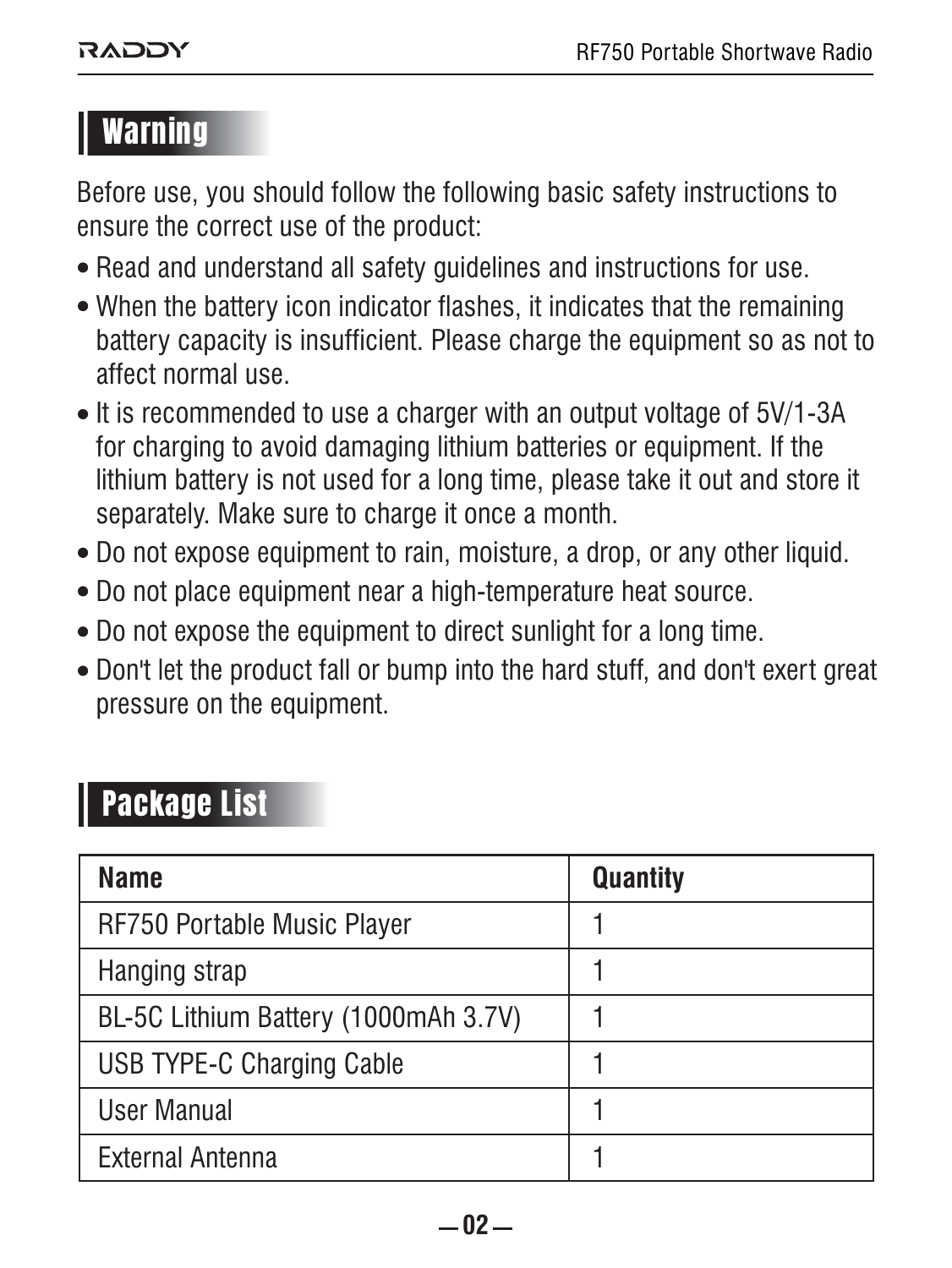## **Overview**



: Power On / Off Key

SET : Set sleep time / Select meter wave / Select EQ sound effect

 : Music Playing Mode: Play/Pause / Radio Mode: Start to fully automatic scan and storage station; / Channel Mode: Press and hold to enter a mode; /WB Mode: Automatic Early Weather Warning "ALERT" BAND : FM / MW / SW / WB Band

 : Nest Music/ Channel Selection+/ In TF Card playing mode: Press and hold to go forward fast.

 : Previous Music/Channel Selection-/In TF Card playing mode: Press and hold to go backward fast.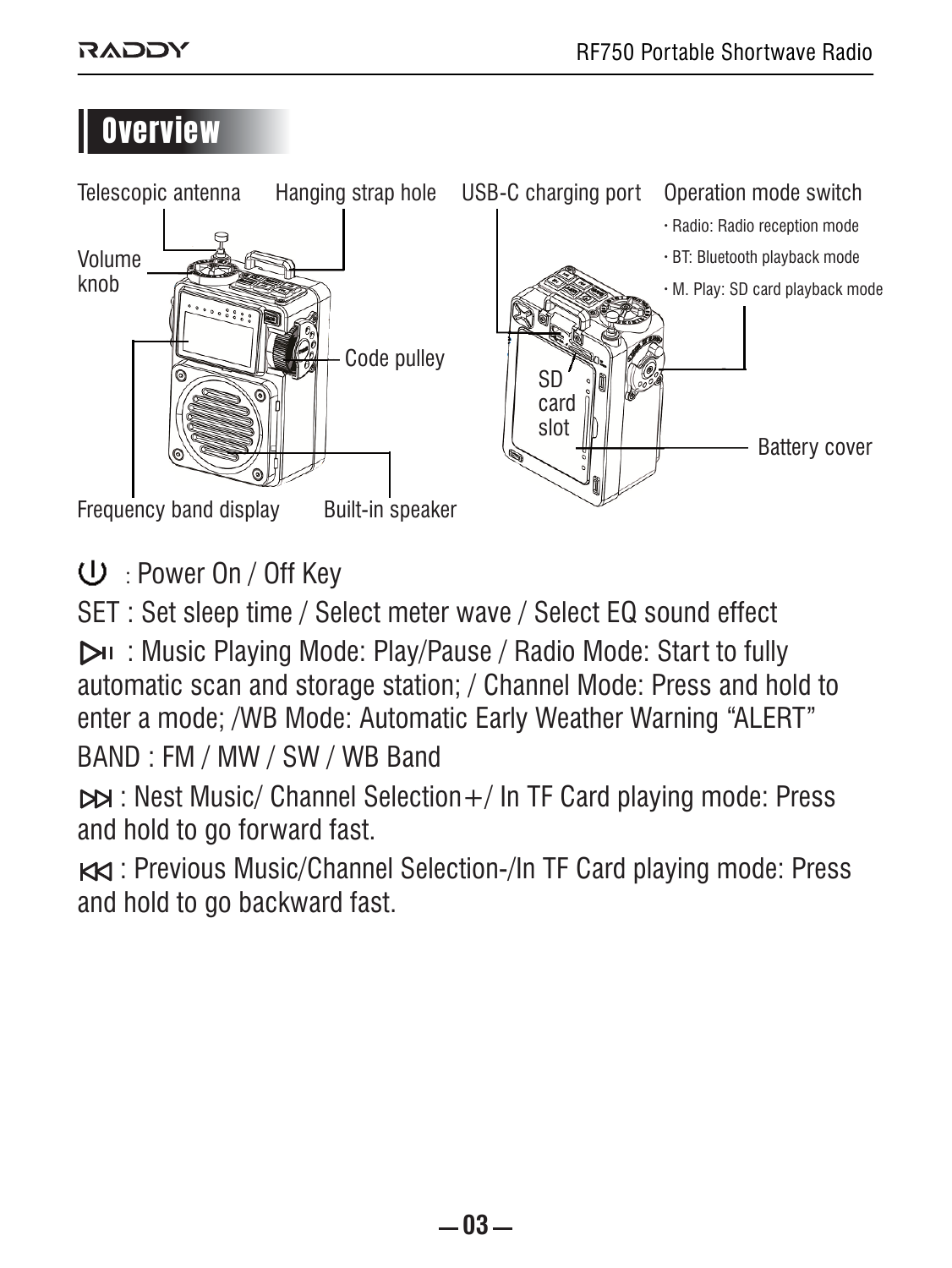## Indicator Panel



- **WB** (North American National Weather Band) Receive mode
- **EQ** Sound Effect Adjustment Indication
- **SW** Shortwave Receiving Mode Indication
- **FM** FM Reception Mode Indication
- **MW** Medium Wave Reception Mode Indication Tuning Signal
	- $\Psi$  Indicator Light ON: Start the full-automatic scan / retrieval mode. Indicator Light OFF: Manual platform adjustment mode.
- Flashing: the process of full-automatic radio scan and storage / if no radio is found, flash for two seconds when taking the radio
- Flashing: Waiting for Bluetooth connection Stay on: Connected Bluetooth / Bluetooth playing status
- Flashing: No TF Card. Stay on: TF Card Play / TF Card Pause Play
- Flashing: Enter the setting mode of sleep timer. Stay on: the sleep time selected by default.
- $\Box$  Display flashing during charging or when the battery is low.

$$
\frac{1}{1} \frac{1}{2} \frac{1}{3} \frac{1}{4} \frac{1}{5} \frac{1}{6} \frac{1}{7}
$$

Number 1-7 indication:

SW Mode: Meter Wave Segment Indication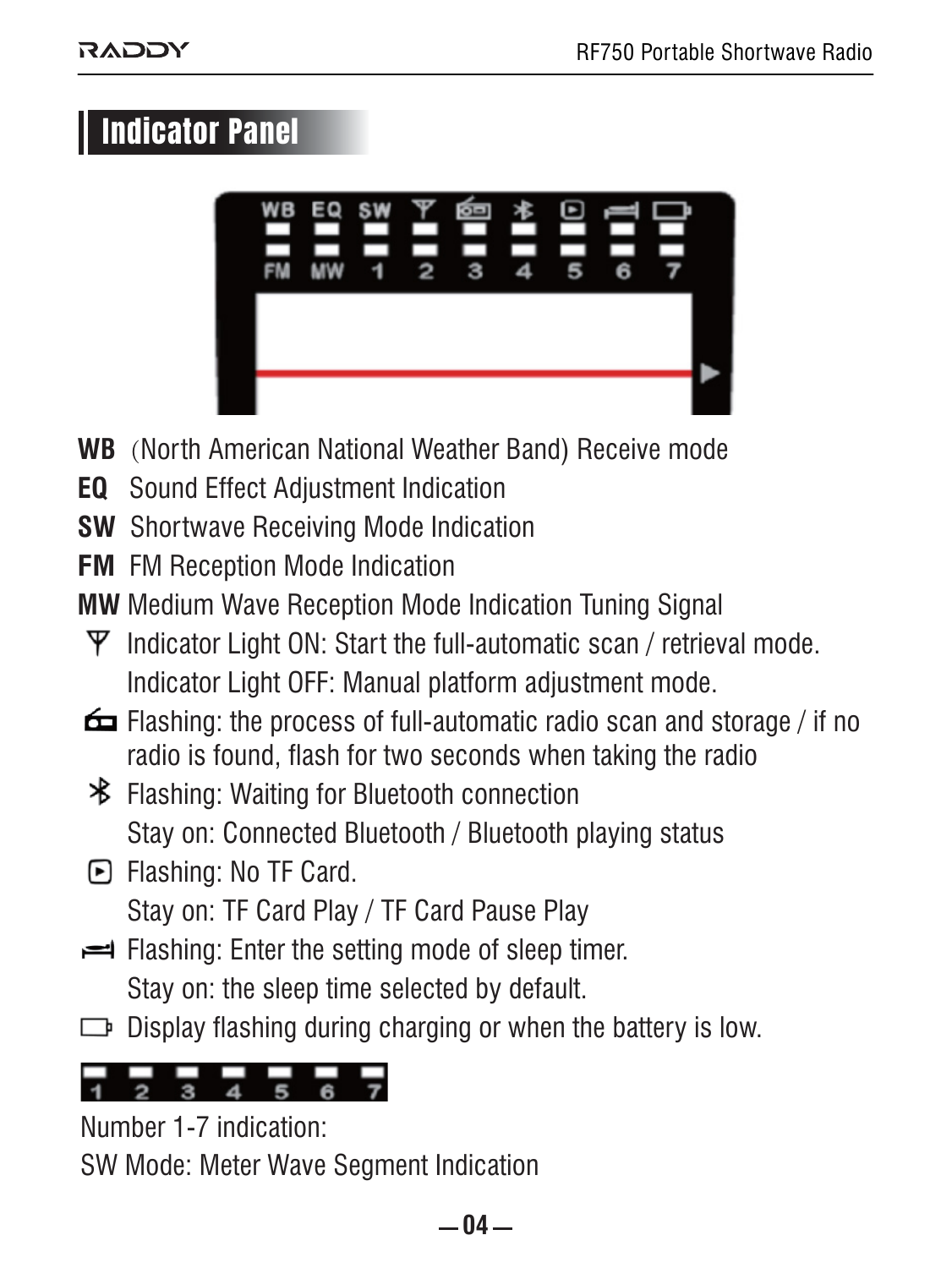WB Mode: Selection of 7 weather frequency Channel Selection: Channel number indication. EQ Sound Mode: 6 types of sound indication. Battery Power: 1-7 level

## Operation Guide

- **Installing the battery:** Remove the battery cover and install the BL-5C **1.** battery into the compartment (it is recommended to fully charge the battery before using it for the first time).
- **2. Power ON/ OFF:** Press and hold the "  $\circlearrowright$  " key, all lights will flash once, and the radio will be on. Press and hold the " $($ <sup>t</sup>) " key again to turn off the radio.
- **Three playing modes:** RADIO (Radio mode) / BT (Bluetooth reception **3.** mode) / M-PLAY (TF card playback mode).

There are three switches on the left side of the radio. You can switch the mode as you needed (make sure the volume level  $is > 0$ ).

Switch to the corresponding mode and the radio will broadcast in English: Radio---Bluetooth mode---Music.

#### **Volume control: (Volume level: 0-9) 4.**

Rotate the volume knob, and the sound is turned off when the arrow is aligned to "0". When the arrow is aligned to "9", the sound has been turned to the maximum volume. The volume can be adjusted appropriately between "0-9" as required.

#### **Listen to Radio**: **5.**

The radio can receive MW (medium wave) / FM (frequency modulation) / SW (shortwave) / WB (North American National Weather Band), and the frequency range of each band is as follows:

- MW frequency range: 520-1710khz
- FM frequency range: 87-108MHz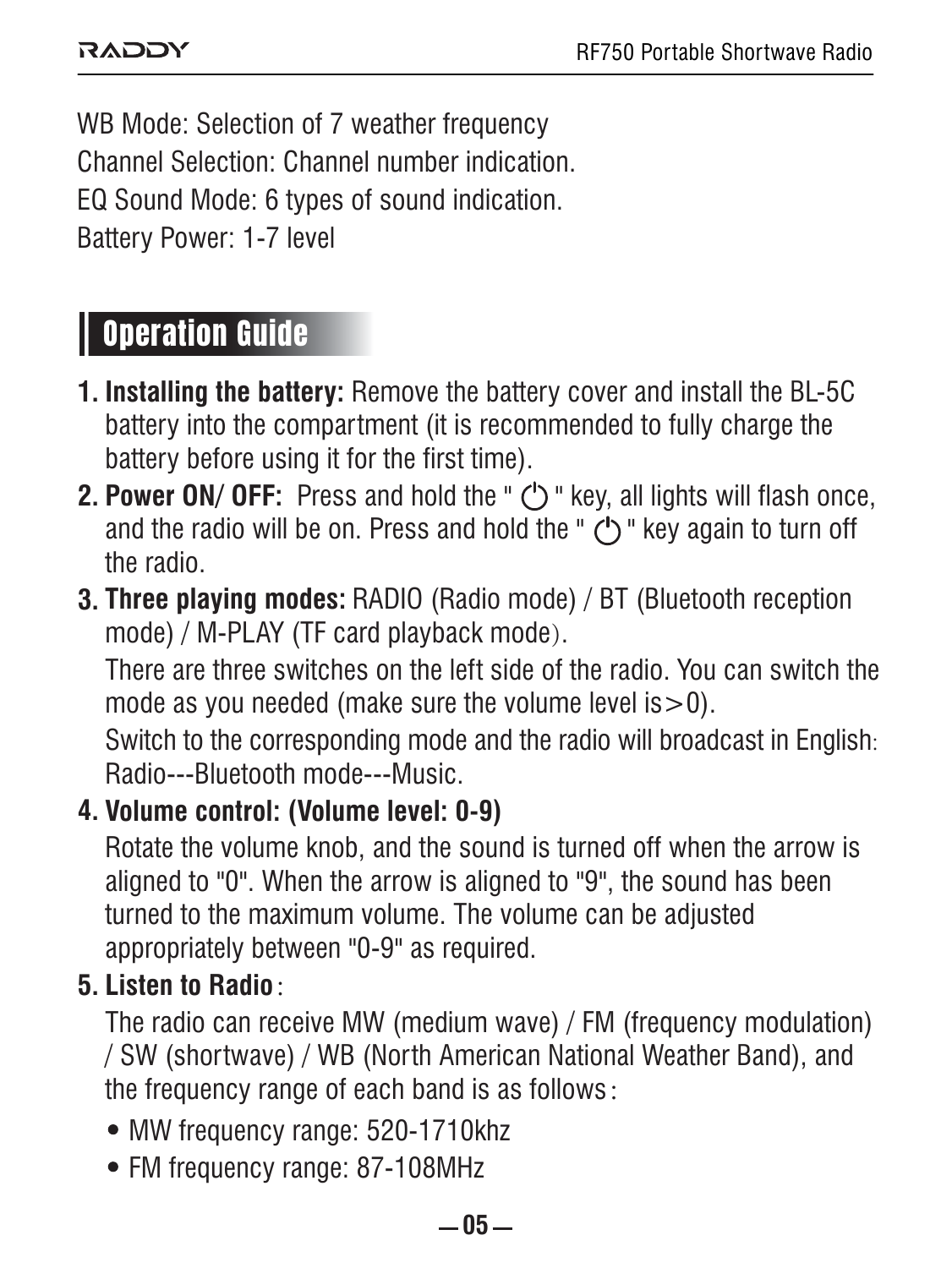- SW frequency range: 5.70-17.9MHz
- WB frequency range: 162.400-162.550MHz

When listening to FM, SW and WB bands, please pull up the telescopic antenna.

- **5.1 Band switching:** In the state of power on, short press the **[BAND]** key to switch between MW / FM / SW / WB bands.
- **5.2 Auto/Manual Scan & Station storage** in FM, MW and SW modes:
	- **5.2.1 Auto scan and station storage:** In the state of power on, In MW / FM / SW band, short press  $\triangleright$ u button radio "  $\widehat{\mathsf{om}}$  " indicator light on, press and hold  $\triangleright$  button for two seconds. "  $\widehat{\in}$  "indicator light flashing, means that the

full-automatic scan and storage radio station is started, and the station will scan from the low to high, high to end frequency. After completing a scanning circle, it will automatically stop and play the first saved station.

- MW (Medium wave) channel capacity: 20;
- FM channel capacity: 20;
- Seven meter waves in short wave, and each meter wave can store 10 (total: 110).

### **5.2.2 Manual scanning:**

In the radio working mode, slide the coding pulley switch on the right side to find the active radio station with  $\mathbf{F}$ " signal indicator light on.

### **5.3 Channel Selection**

According to the operation in 5.2.1, after performing a channel scan, you can press " KKI " or " DDI " button to select a previously saved channel. The 1-7 number indicator lights up accordingly. If more than 7 are stored, the indicator light combination is on: For example, Memory 8 is: Light  $1 +$  Light 2 are on for 1 second at the same time,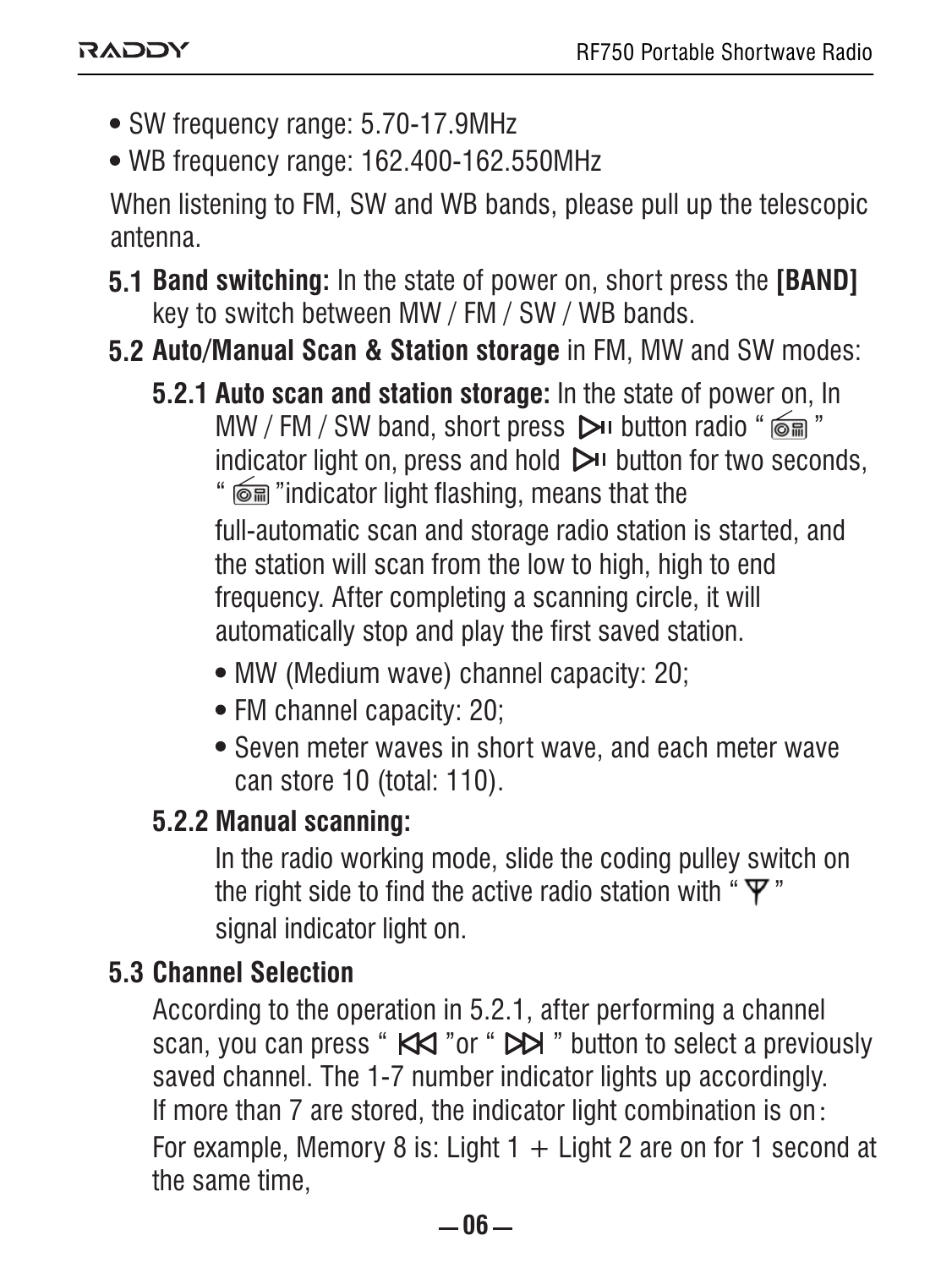storage 9 is: Light  $1 +$  Light 3 are on for 1 second at the same time... (and so on)

\*Note: the number of stations depends on the number of stations stored in the local signal strong / weak situation.

#### **5.4 Shortwave mode:**

Press **[BAND]** button to change to bank SW (indicator light on). short press **[SET]** button SW1-SW7 meter band switching,

| <b>Number</b> | <b>Hydrotherapy band</b> | <b>Frequency range</b> |
|---------------|--------------------------|------------------------|
|               | SW <sub>1</sub>          | 5.70-6.40 MHz          |
|               | SW <sub>2</sub>          | 6.85-7.57 MHz          |
| 3             | SW <sub>3</sub>          | 9.20-10.00 MHz         |
|               | SW <sub>4</sub>          | 11.45-12.17 MHz        |
| 5             | SW <sub>5</sub>          | 13.50-14.30 MHz        |
| 6             | SW <sub>6</sub>          | 15.05-15.86 MHz        |
|               | SW <sub>7</sub>          | 17.40-17.90 MHz        |

You can then use the coding pulley to set the desired frequency in the selected short-wave range.

#### **WB (North American Weather Band) 5.5**

Short press **[BAND]** to switch the Weather Band;

Press "  $KK$  "or "  $N$ " button to select the active weather frequency, and the digital light indicates the corresponding frequency:

| <b>NOAA</b> transmitter | <b>Frequency range</b> |
|-------------------------|------------------------|
|                         | 162.400 MHz            |
|                         | 162.425 MHz            |
|                         | 162.450 MHz            |
|                         | 162.475 MHz            |
|                         | 162.500 MHz            |
|                         | 162.525 MHz            |
|                         | 162.550 MHz            |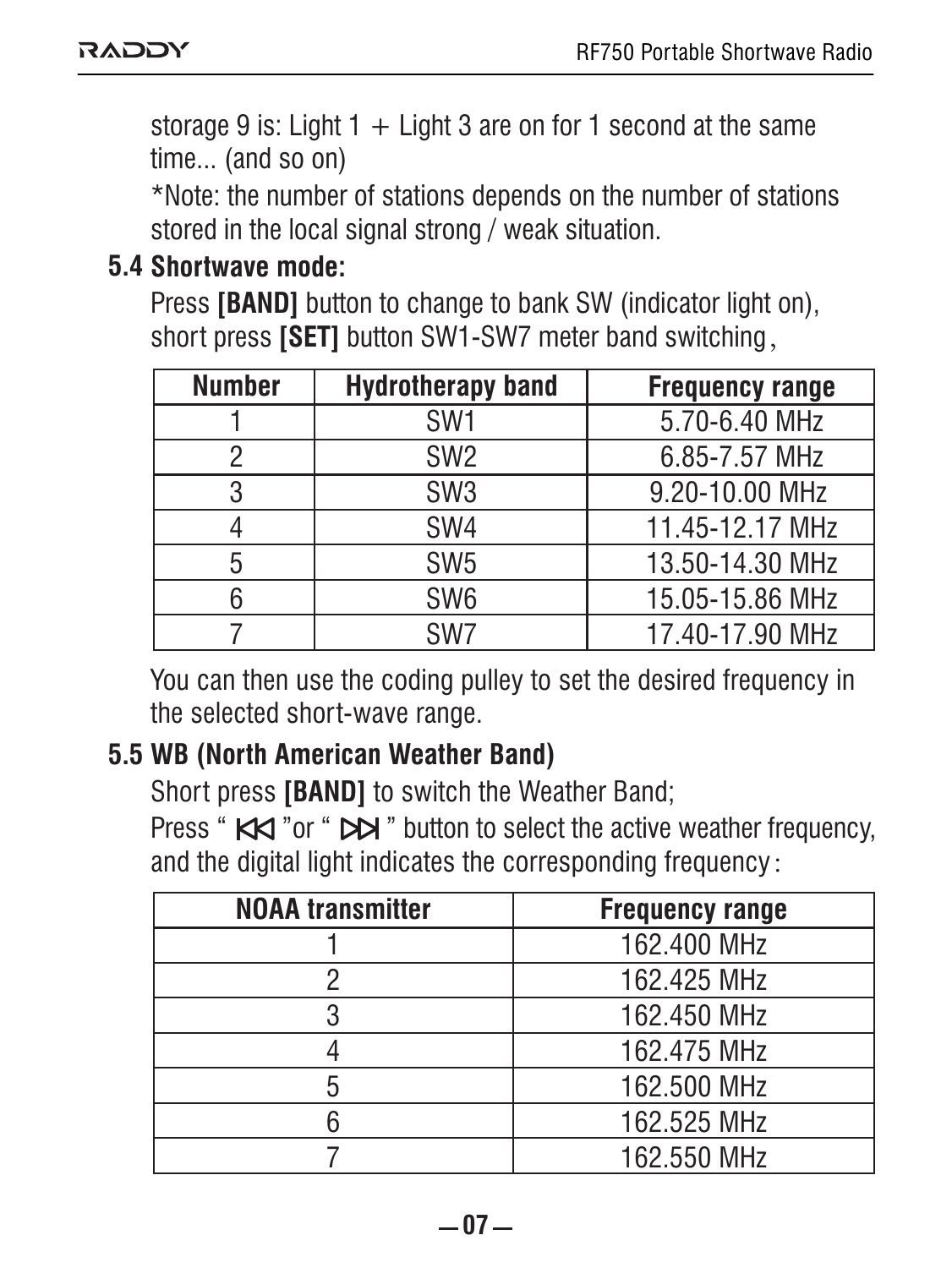Press and hold  $\triangleright$  button for two seconds to enable the automatic weather early warning "**ALERT**", then press and hold **D**u button for two seconds to disable the automatic weather early warning "**ALERT**" function.

#### **5.6 Medium wave step value 9KHZ / 10KHZ**:

In power off status, press and hold the **[BAND]** button for more than two seconds, 9 lights indicate that the current MW step is 9KHZ, 10 lights indicate that the current MW step is 10kHz; Then press **[BAND]** button to switch the step between 9KHZ and 10KHZ.



*Step value 9KHZ light on Step value 10KHZ light on*



\*Note:

In North and South American countries such as the United States, Canada and Mexico, the step value of the medium wave must be adjusted to 10kHz. In other countries, the step value of the medium wave is 9KHz.

| Step             | <b>Frequency range</b> |
|------------------|------------------------|
| 9KH <sub>7</sub> | 522-1620KHZ            |
| 10KHz            | 520-1710KH7            |

### **5.7 Backlight Mode**

In radio operating mode, press and hold the **[MOD]** button for two seconds and turning on. Press and hold the **[MOD]** button for two seconds again to turn off the backlight.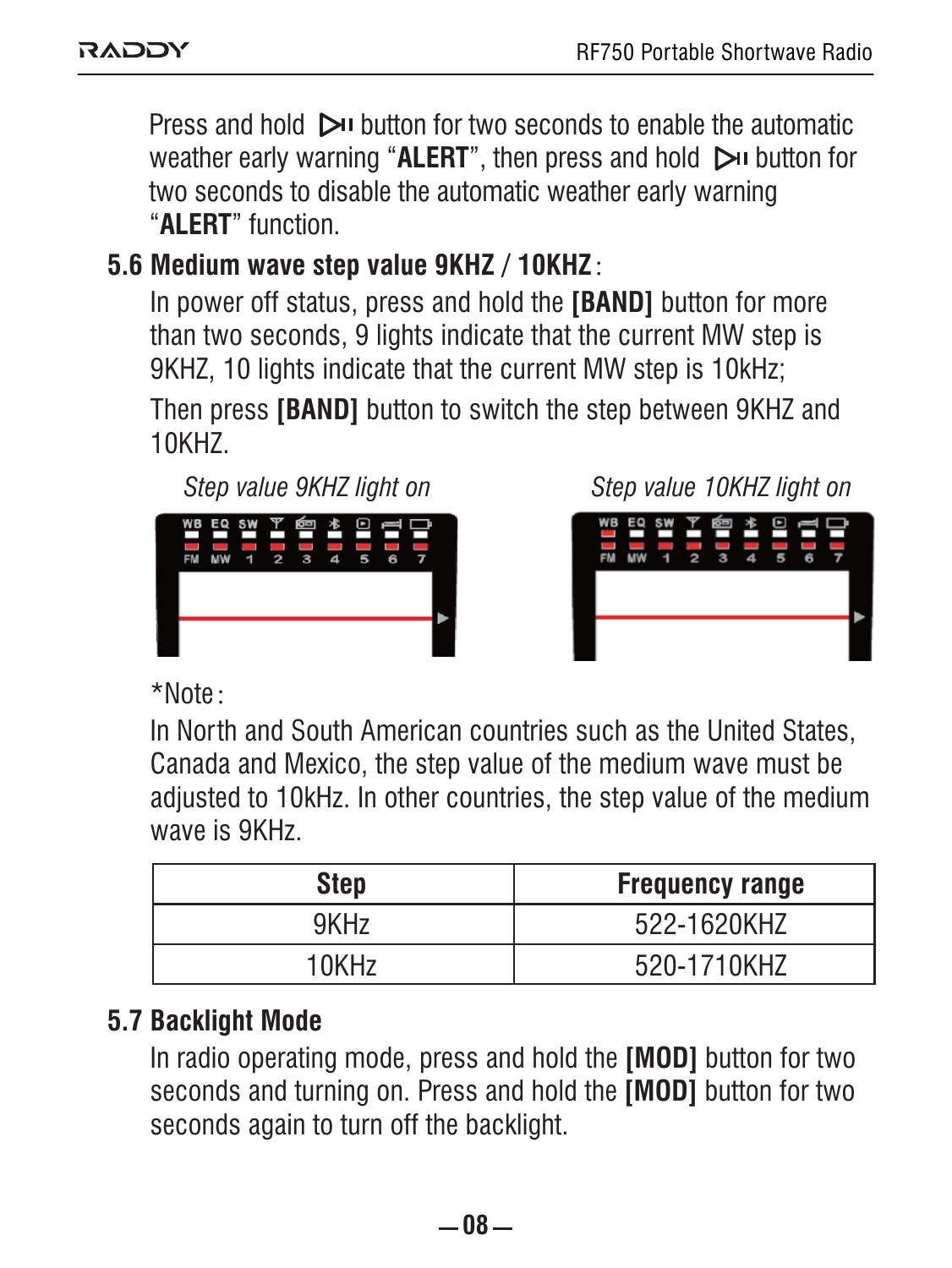## **Bluetooth Operation**: **6.**

Bluetooth Name: RF750

In the state of power on, switch to the Bluetooth "**BT**" mode. When the Bluetooth indicator light  $\mathbf{\hat{x}}$  is flashing, then turn on the mobile phone Bluetooth, find out and connect the Bluetooth name "RF750" in the "available devices". When the broadcasting "THE BLUETOOTH HERE SUCCESSFULLY", that means successfully connected, and the "indicator light" is always on.

If the device is successfully connected, it will be memorized the paring, and no need to re-pair next time.

The effective distance of Bluetooth reception is  $\leq$  32.8 feet. It can be easily connected with Bluetooth devices like notebooks, mobile phones, pad and other digital products.

## **TF Card Play Operation**: **7.**

When the radio is on, switch to TF card "**M\_PLAY**" and the "**F**)" indicator light flashes, indicating that there is no TF card in the slot.

Turn to the back of the radio, then insert the TF card in the correct direction, then press to lock the place.

When TF card is inserted, the " " indicator light will stay on, then the music stored in the card will automatically play.

How to take out the TF Card correctly:



The correct way of taking out TF card, press lightly the TF card, and it will rebound out (Please don't pull out).

#### **Equalizer Setting: 8.**

In Bluetooth playing/TF card playback mode, press the **[SET]** button to choose sound quality EQ mode.

There are six options: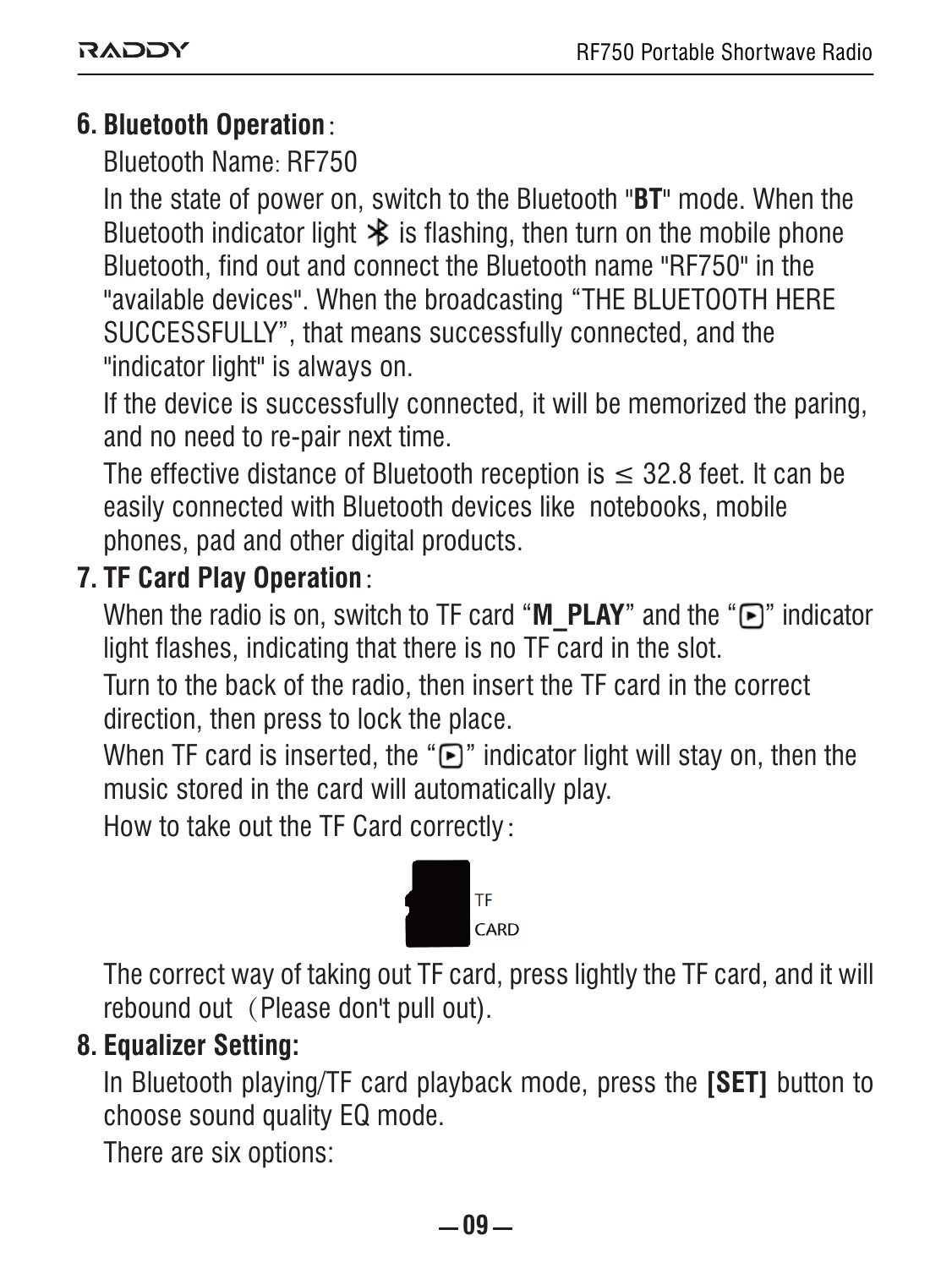EQ sound effect corresponding to digital indicator light is 1: NORMAL; 2: POP; 3: ROCK; 4: JAZZ; 5: CLASSIC; 6: COUNTRY The EQ setting will be saved automatically without any operation after 3 seconds, and the EQ indicator light will turn out.

## **Sleep Timer Setting**: **9.**

Press and hold the **[SET]** button for two seconds, sleep mode " $\rightleftharpoons$ " indicator light and number 1-7 indicator light on, then means 70 minutes of sleep shutdown function is enabled (Each light represents10 minutes, you can set the time to 70, 60, 50, 40, 30, 20, 10 minutes or disable the sleep timer), press **[SET]** button again to adjust sleep shutdown time. The shutdown time settings will be saved in 5 seconds without any operation. When shutdown time comes, the radio will automatically shut down.

## USB Charging Indicator Light

In the state of power on, press **[MOD]** button, when battery indicator light on, you can see the battery usage. when power quantity number "1-7" indicator light is off and " $\Box$ " light flashes, the battery quantity is not enough. Please charge the radio in time without affecting normal use. It is recommended to use charging equipment with output voltage of DC5V / 1A-3A to charge, so as to avoid damage to the lithium battery and the radio. If the lithium battery will not be used for a long time, please make sure to take it out and store it separately, and ensure that it is charged once a month.

Connect the USB to the 5V USB adapter or the computer USB socket, then insert the USB-C port into the " $\leftrightarrow$  DC 5V" jack at the back of the radio to charge, or it can be used as an external power supply.

When plugin the USB charging cable to charge, " $\Box$ " indicator light is flashing. When the battery is fully charged, " $\Box$ " indicator light will stop flashing. Generally, the charging time is about 3-4 hours.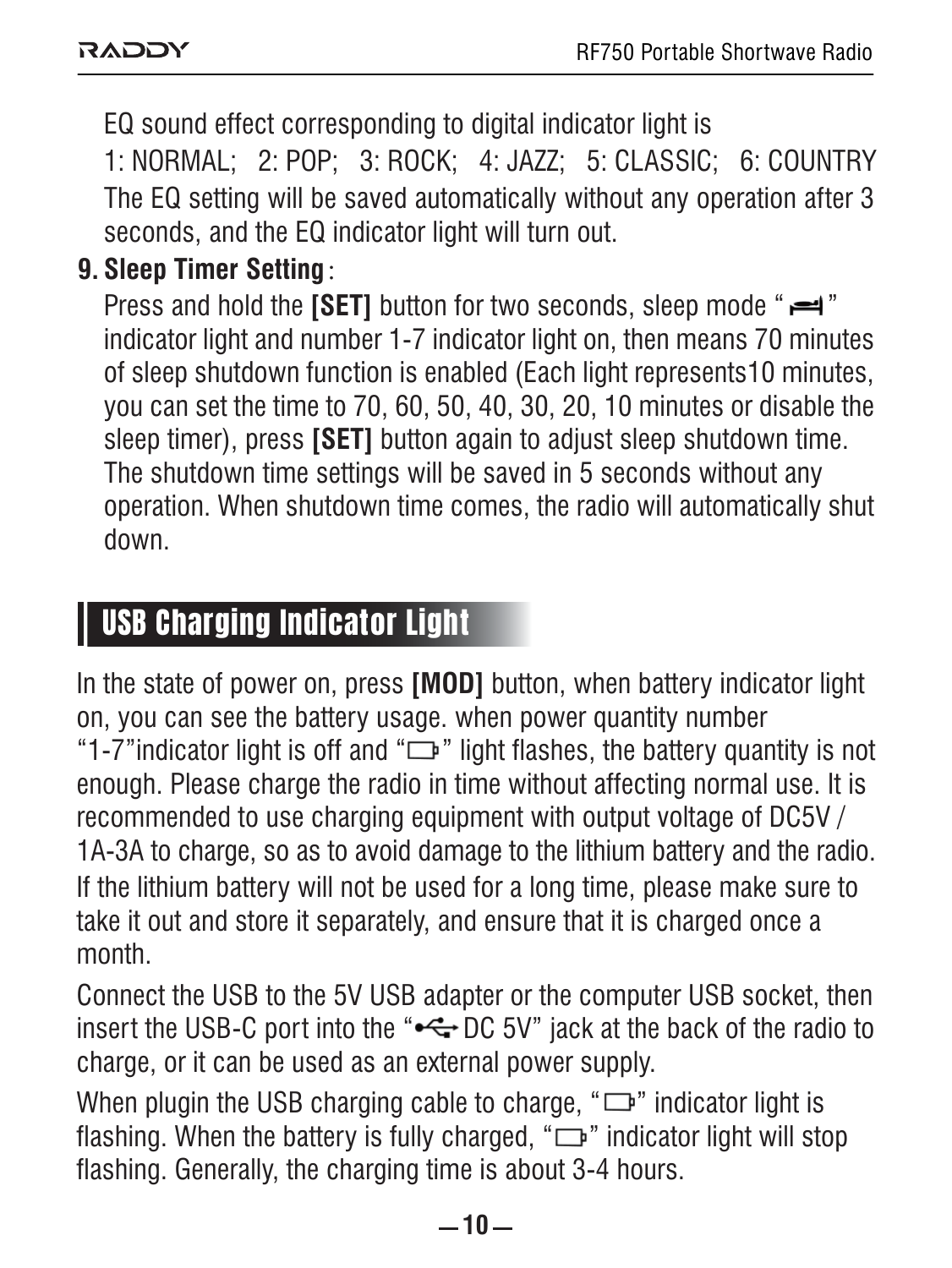## Music Spectrum Light

Quickly press **[MOD]** key twice to enable music spectrum light. The light flashes from high to low, from low to high, interactive with the music beat. Quickly press **[MOD]** key twice again to turn it off. Available on Radio/Bluetooth/SD card mode.

## Usage of the Antenna

When listening to short wave & FM Radio & WB weather band, pull out the antenna and adjust the length or direction to find the best receiving position.

\* Tip: if strong radio interference causes crosstalk, you can shorten the telescopic antenna.

Listen to the MW medium wave broadcast. The radio uses a built-in magnetic antenna to receive the medium wave. The magnetic antenna has a certain directive when receiving the signal. Therefore, when listening to the medium wave, rotate the direction of the radio body appropriately to find the best listening effect position.

#### **External Antenna**

When the indoor signal is poor, connect an external antenna can help improve the FM/SW reception. 9.84 feet long, it's portable and flexible, very easy to inetall



- 1. Put the spring coil of the external antenna outdoors or hang outside the window. Make sure the spring coil is perpendicular to the horizontal plane.
- 2. Extend the antenna cord.
- 3. Finally, clamp the alligator clip of the external antenna to the head of the radio's built-in antenna.

**NOTE: DO NOT use the external antenna during thunderstorms.**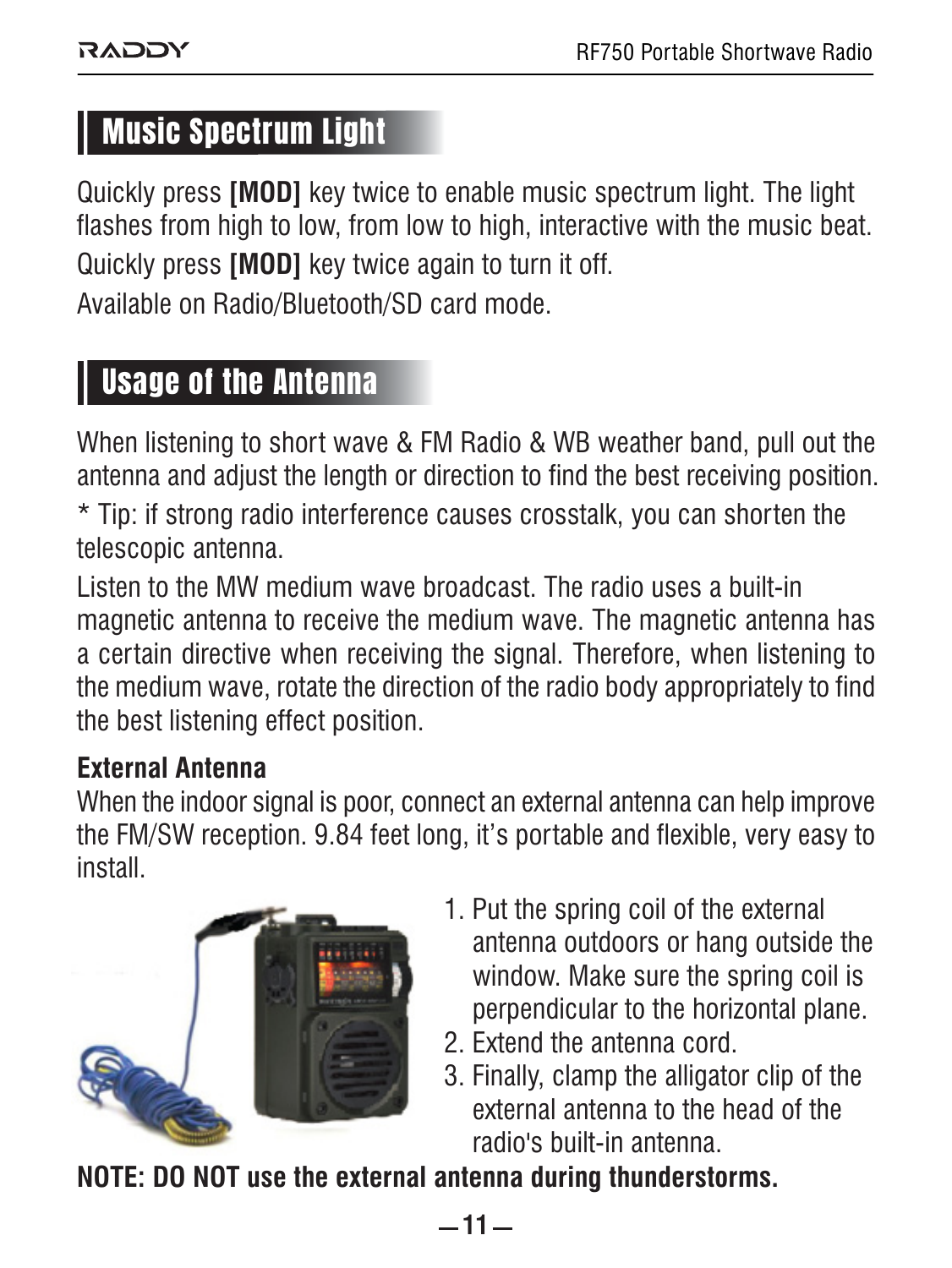## Technical Specification

|                                     | MW: 522-1620KHZ (Medium Wave Step Value     |
|-------------------------------------|---------------------------------------------|
|                                     | 9KHZ) 520-1710KHZ (Medium Wave Step Value   |
| <b>Receiving Range</b>              | 10KHZ)                                      |
|                                     | FM: 87-108MHZ                               |
|                                     | SW:5 70-17 90MH7                            |
|                                     | WB:162.400-162.550MHZ                       |
|                                     | FM: < 8dB                                   |
| <b>Receiving Sensitivity</b>        | MW· < 86dB                                  |
|                                     | $SW: \leq 32dB$                             |
| Quiescent Current                   | $\leq$ 60uA                                 |
| <b>Maximum Current</b>              | $\leq$ 650MA                                |
| Speaker                             | $\Phi$ 40mm/4 $\Omega$ /3W                  |
|                                     | FM: > 40dB                                  |
| <b>Signal to Noise Ratio</b>        | MW: > 30dB                                  |
|                                     | SW: > 40dB                                  |
|                                     | 110 can be stored.                          |
| Radio Mode Storage Quantity         | (20 Frequency Modulations, 20 Medium Waves, |
|                                     | 70 Short Waves)                             |
| <b>Bluetooth Edition</b>            | <b>VFR 50</b>                               |
| <b>Bluetooth Receiving Distance</b> | $\leq$ 32.8 meters                          |
| Minimum Operating Voltage           | 3.4V                                        |
| <b>External Input Voltage</b>       | Direct Current: DC.5v                       |
| Lithium Battery                     | BL-5C Lithium Battery: 3.7v 1000mAh         |
| <b>TF Card Playing Format</b>       | MP3.WAV WMA                                 |
| <b>TF Card Maximum</b>              | 256G                                        |
| <b>Supported Capacity</b>           |                                             |
| <b>Channel Selection Mode</b>       | Coding pulley switch station adjustment /   |
|                                     | full-automatic search and storage station   |
| <b>Product Size</b>                 | 89.2X61X37.8mm                              |
| Net Weight                          | 100 <sub>a</sub>                            |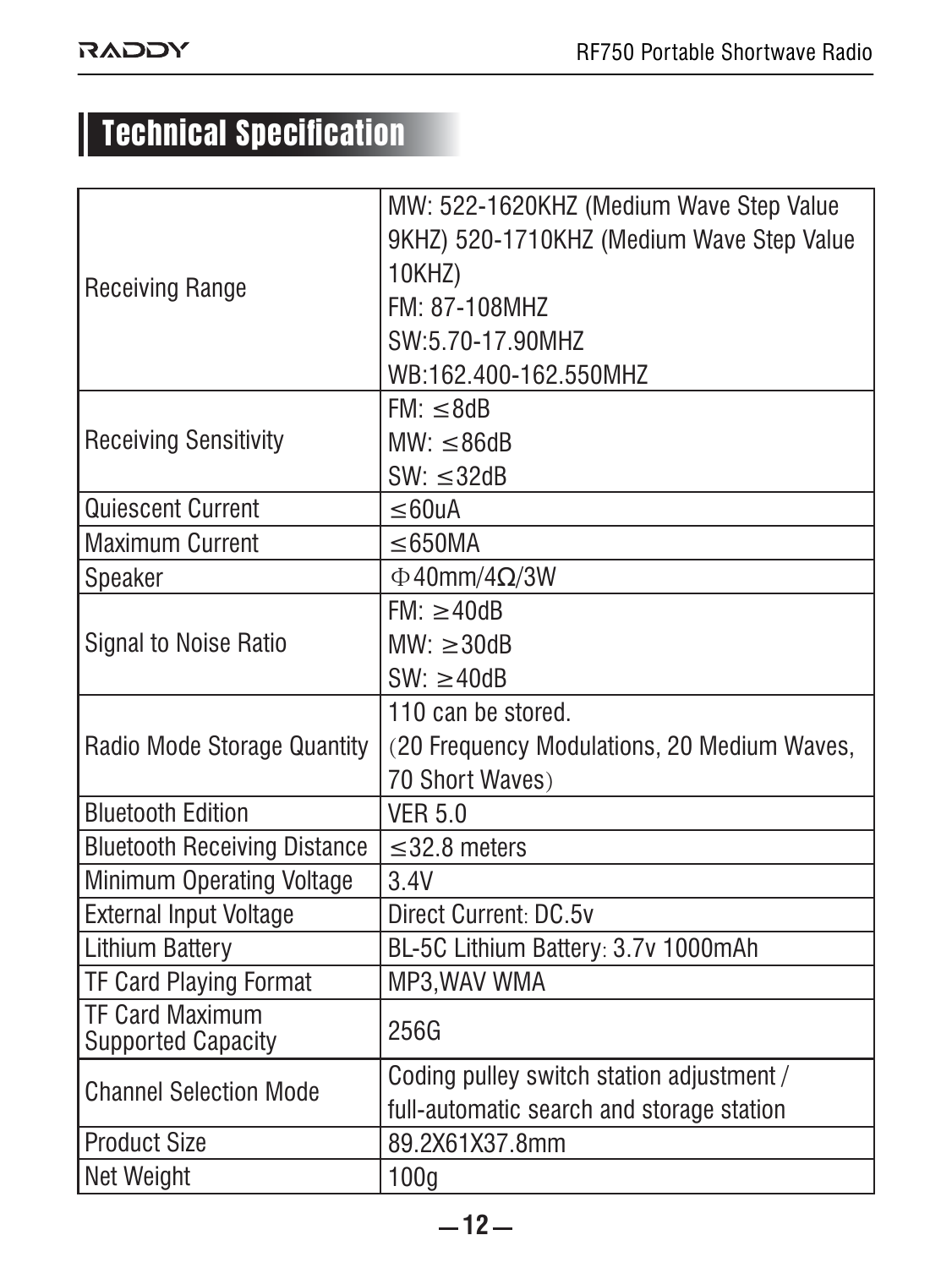# Warranty Card

| <b>User Name</b>     | Unit |  |
|----------------------|------|--|
| Zip Code             | Tel  |  |
| Address              |      |  |
| Tel                  |      |  |
| <b>Purchase Date</b> |      |  |
| Maintenance Record   |      |  |
|                      |      |  |
|                      |      |  |
|                      |      |  |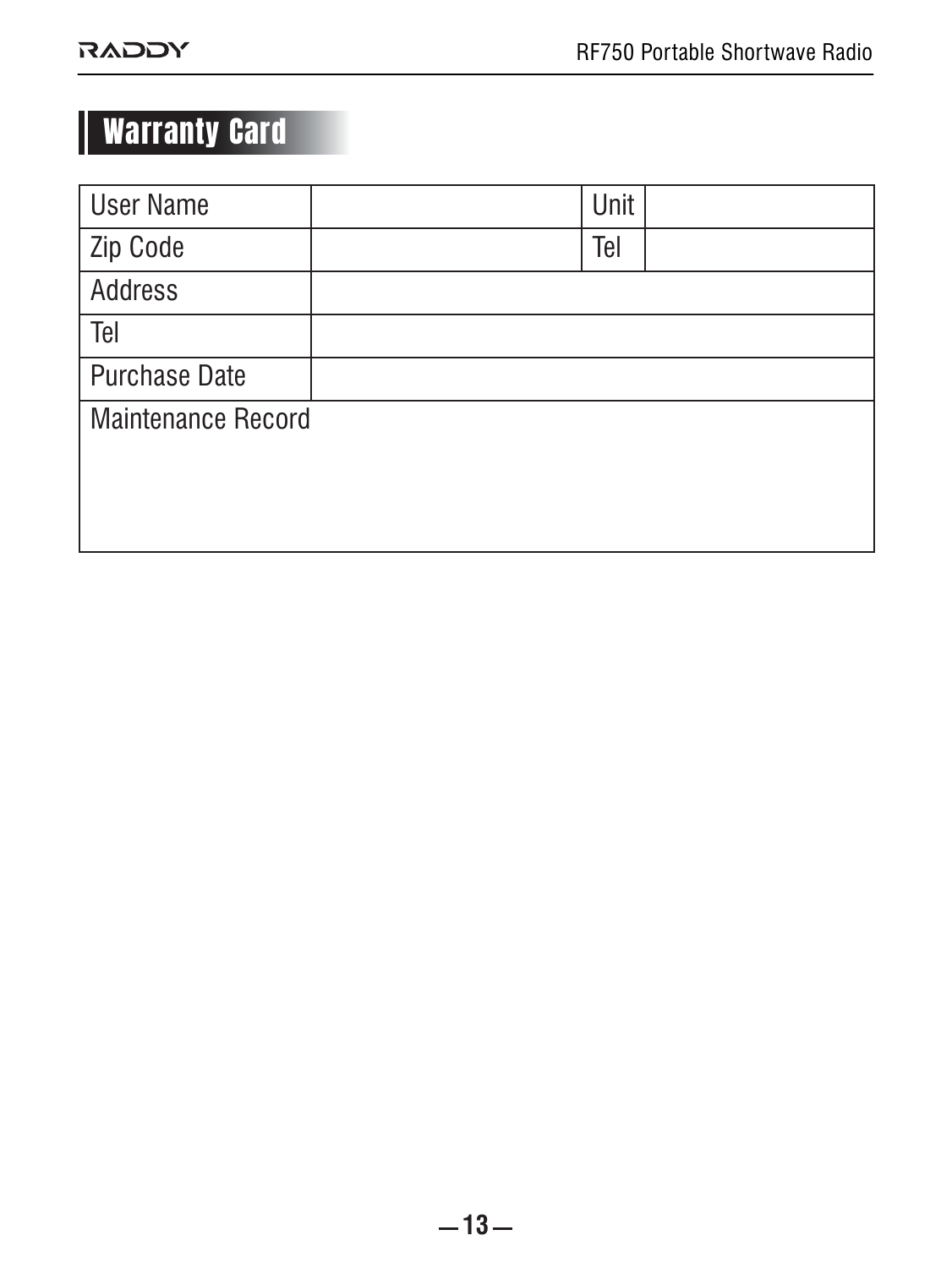

# Tragbarer Multimedia-Musikspieler MW/FM/SW/WB-Rundfunkempfänger Bedienungsanleitung



Vielen Dank für Ihren Kauf.

Bitte lesen Sie diese Bedienungsanleitung sorgfältig durch und bewahren Sie sie sorgfältig auf.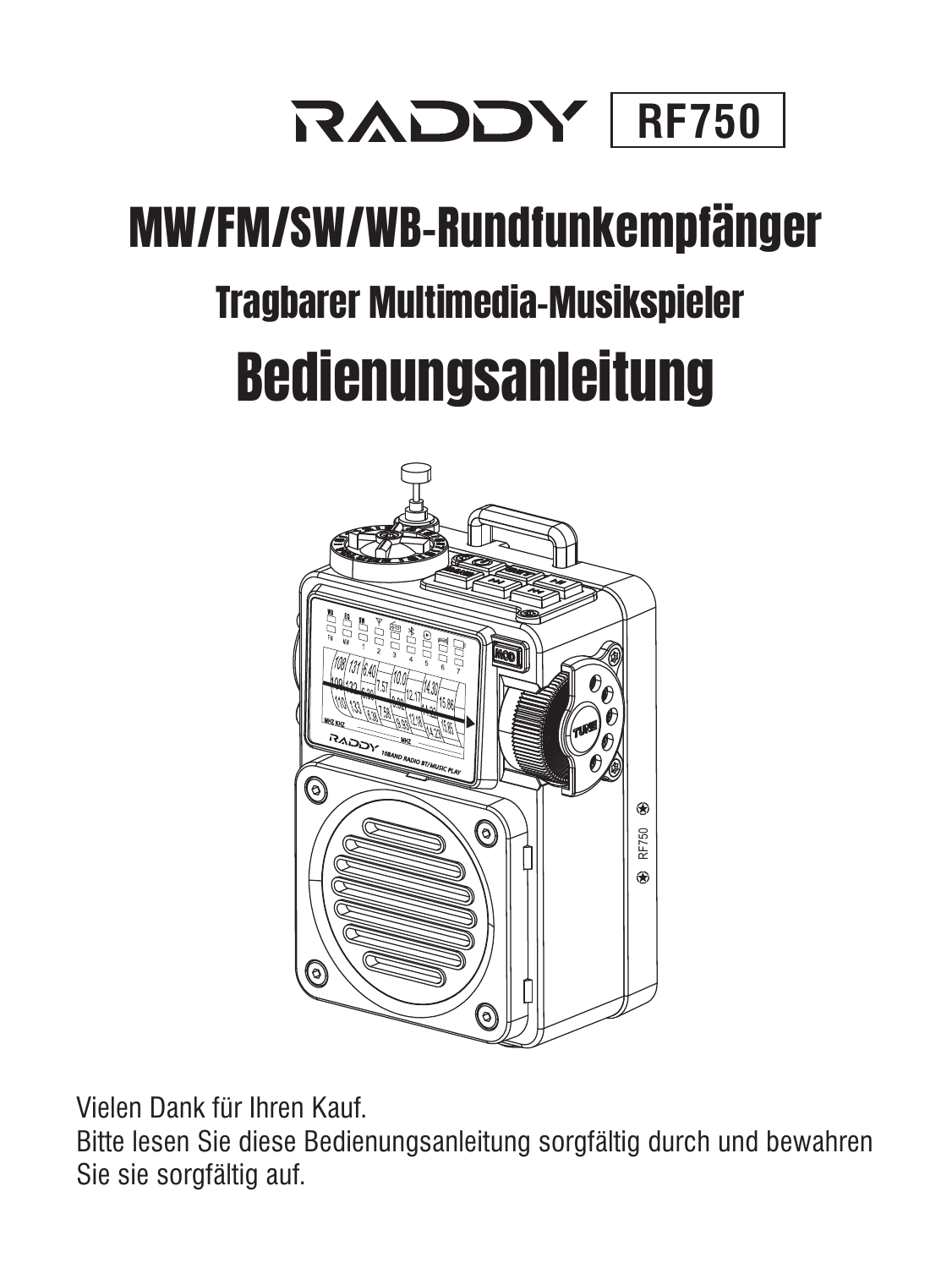# Inhaltsverzeichnis

| Übersicht der Bedienelemente ------------------------------- 15  |  |
|------------------------------------------------------------------|--|
|                                                                  |  |
| Einführung in die Bedienung -------------------------------- 17  |  |
| USB-Buchse/ Ladekontrollleuchte -------------------------- 23    |  |
| Ein- und Ausschalten der Aussteuerungsanzeige --------------- 24 |  |
|                                                                  |  |
|                                                                  |  |
| Zu beachtende Punkte ----------------------------------- 27      |  |
|                                                                  |  |
|                                                                  |  |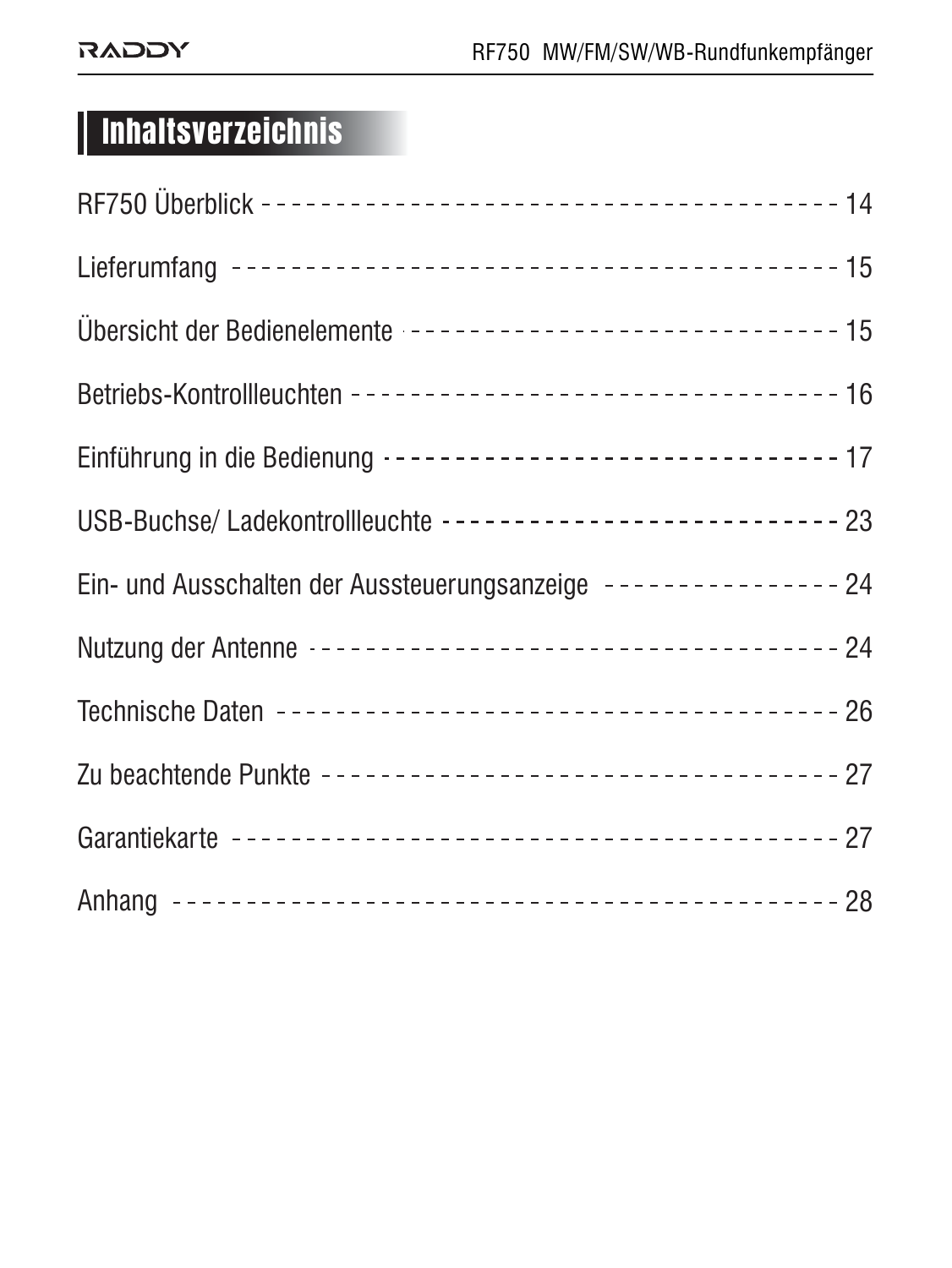## Überblick RF750

Bei dem RF750 handelt es sich um ein Multimedia-Wiedergabegerät welches mit dem Anspruch auf hohe Wiedergabetreue hergestellt wurde um ihnen und ihren Freunden stets viel Freude am Genuss ihrer Musik zu bereiten.

Das Gerät verfügt über die folgenden Eigenschaften:

- Durch seine Programmierung ist es in der Lage UKW, Mittelwelle, Kurzwelle und Nordamerikanische Wetterbandaussendungen mit hoher Eingangsempfindlichkeit zu empfangen.
- Durch die Verwendung von hochwertiger Audiotechnologie ist das Gerät in der Lage per Bluetooth als auch über eine bis zu 256 GB SD-Karte Musik wiederzugeben.
- Im Radiomodus stellen Sie durch das Drehrad den gewünschten Sender, drücken Sie die Taste, um den Sender automatisch zu suchen und zu speichern, drücken Sie die SET-Taste, um den Sender zu speichern.
- Die Laustärke ist in 9 Stufen einstellbar.
- Die Aussteuerungsanzeige ist jederzeit zuschaltbar.
- Das Gerät wird mit einem 1000 mAh BL-5C Lithium-Akku betrieben. Dieser ermöglicht eine lange Betriebsdauer und ist zu Wartungszwecken herausnehmbar.
- Im Bluetooth- als auch im SD-Karten-Musikwiedergabemodus verfügt das Gerät über 6 Equalizer-Einstellungen:

1: NORMAL; 2: POP; 3: ROCK; 4: JAZZ; 5: KLASSIK; 6: COUNTRY

- Nach einer Betriebszeit von 70-60-50-40-30-20-10 Minuten kann das Gerät automatisch in den Schlafmodus wechseln.
- Bei Mittelwellenempfang kann zwischen 9 kHz / 10 kHz Kanalraster gewählt werden, unabhängig von nationalen Grenzen. Kurzwellenempfang ist auf das übliche 7m-Band eingestellt.
- Die Hintergrundbeleuchtung kann im Radiomodus wahlweise an- oder ausgeschaltet werden.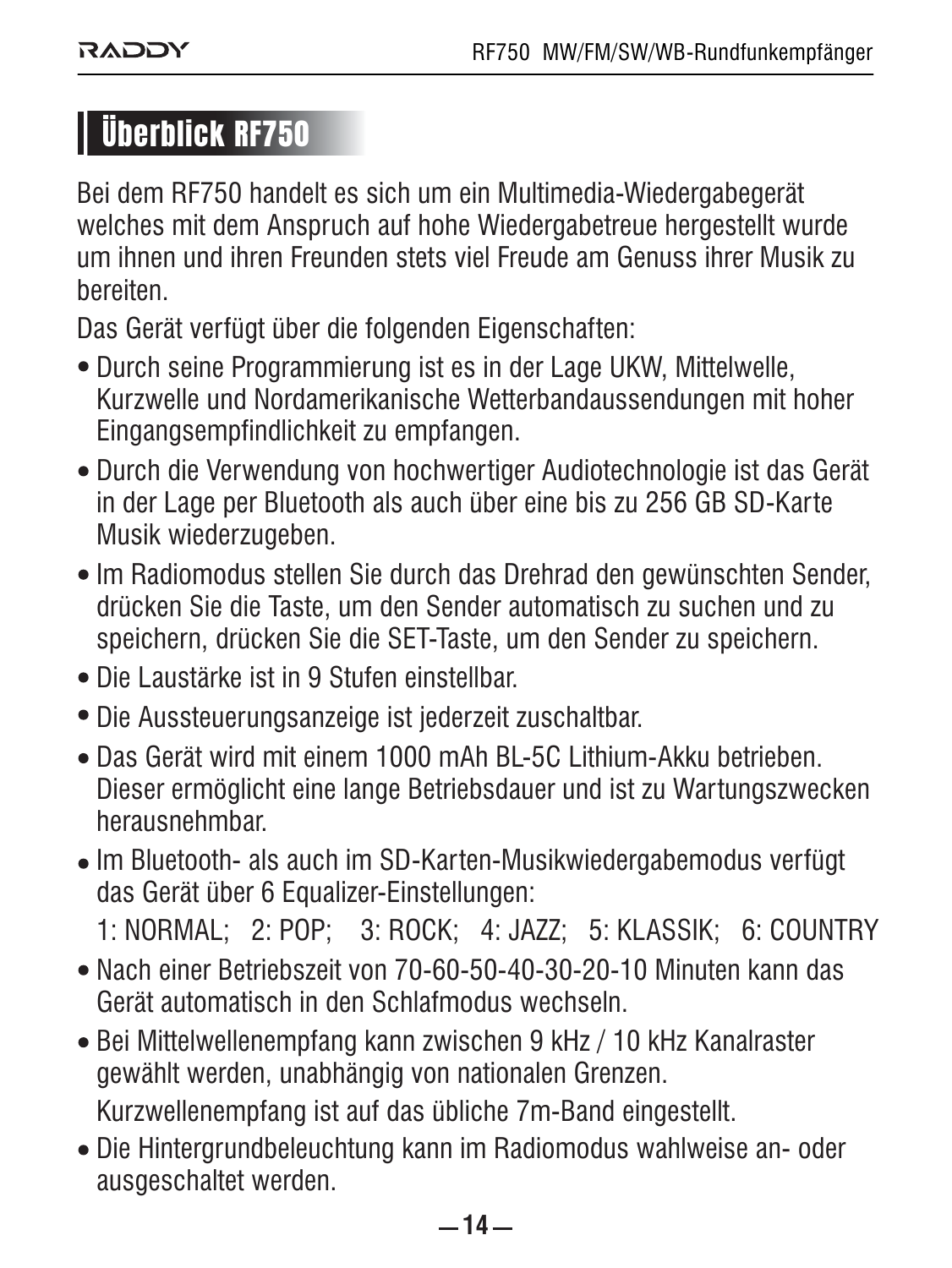- Es lassen sich bis zu 110 Radiosender speichern. (FM / MW: 20 Radiosender können jeweils gespeichert werden, Kurzwelle: 70 (10 können auf jedem Kurzwellenband gespeichert werden)
- Dieses Produkt verwendet einen Typ-C-Ladeanschluss.

## Lieferumfang

| <b>Bezeichnung</b>                      | Menge |
|-----------------------------------------|-------|
| RF750 Tragbarer Multimedia-Musikspieler |       |
| Handschlaufe                            |       |
| BL-5C Lithium Akku (1000 mAh 3,7 V)     |       |
| USB Typ C Ladekabel                     |       |
| Bedienungsanleitung                     |       |
| Geschenkbox                             |       |

## Übersicht der Bedienelemente

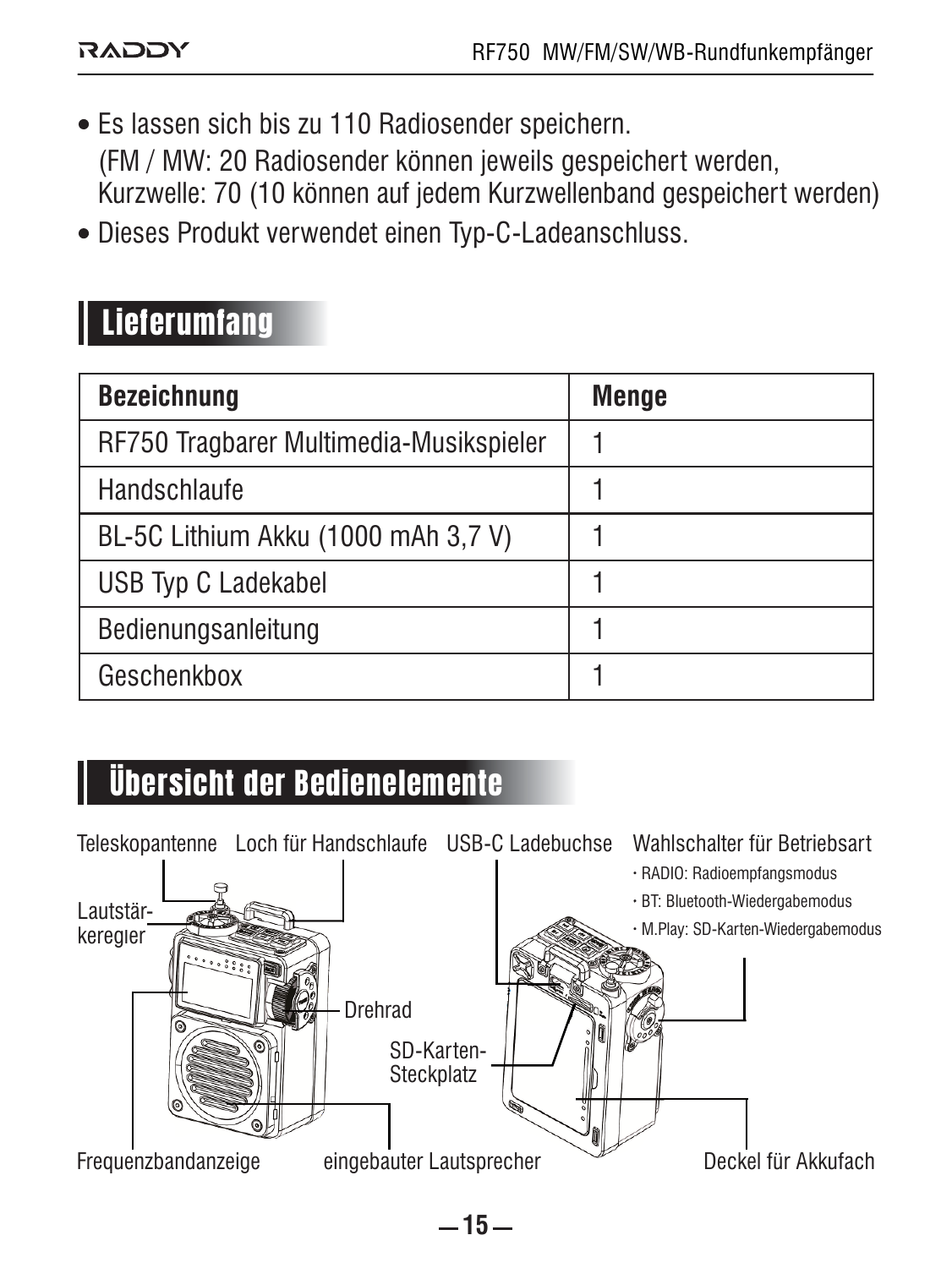#### : Ein/Aus-Taste

SET : Einschlafzeit einstellen / Kurzwellenband / Equalizer-Einstellung auswählen

 : Musikwiedergabemodus: Wiedergabe/Pause; Radiomodus: Aufruf der vollautomatischen Sendersuche und -speicherung;

Kanalwahlmodus/WB; Langes Drücken zum Aufrufen eines Modus; Automatische Frühwarnung bei entsprechendem Wetter "ALERT" (nur verfügbar, wenn Gerät in Nordamerika betrieben wird)

BAND : FM, MW, SW, WB (NOAA) Frequenzbandumstellung

: Nächstes Musikstück/ Kanalauswahl+/ Im

SD-Karten-Wiedergabemodus lange drücken, um schnell vorwärts zu gehen.

 : Letztes Musikstück-/Kanalauswahl-/In SD-Karten-Wiedergabemodus lang drücken, um schnell rückwärts zu gehen.

## Betriebs-Kontrollleuchten



- **WB** Nordamerikanisches NOAA Wetterradio-Kontrollleuchte
- **EQ** Equalizer-Kontrollleuchte
- **SW** Kurzwellen-Kontrollleuchte
- **FM** FM-Kontrollleuchte
- **MW** Mittelwellen-Kontrollleuchte
	- $\Psi$  Abstimmsignal-Kontrollleuchte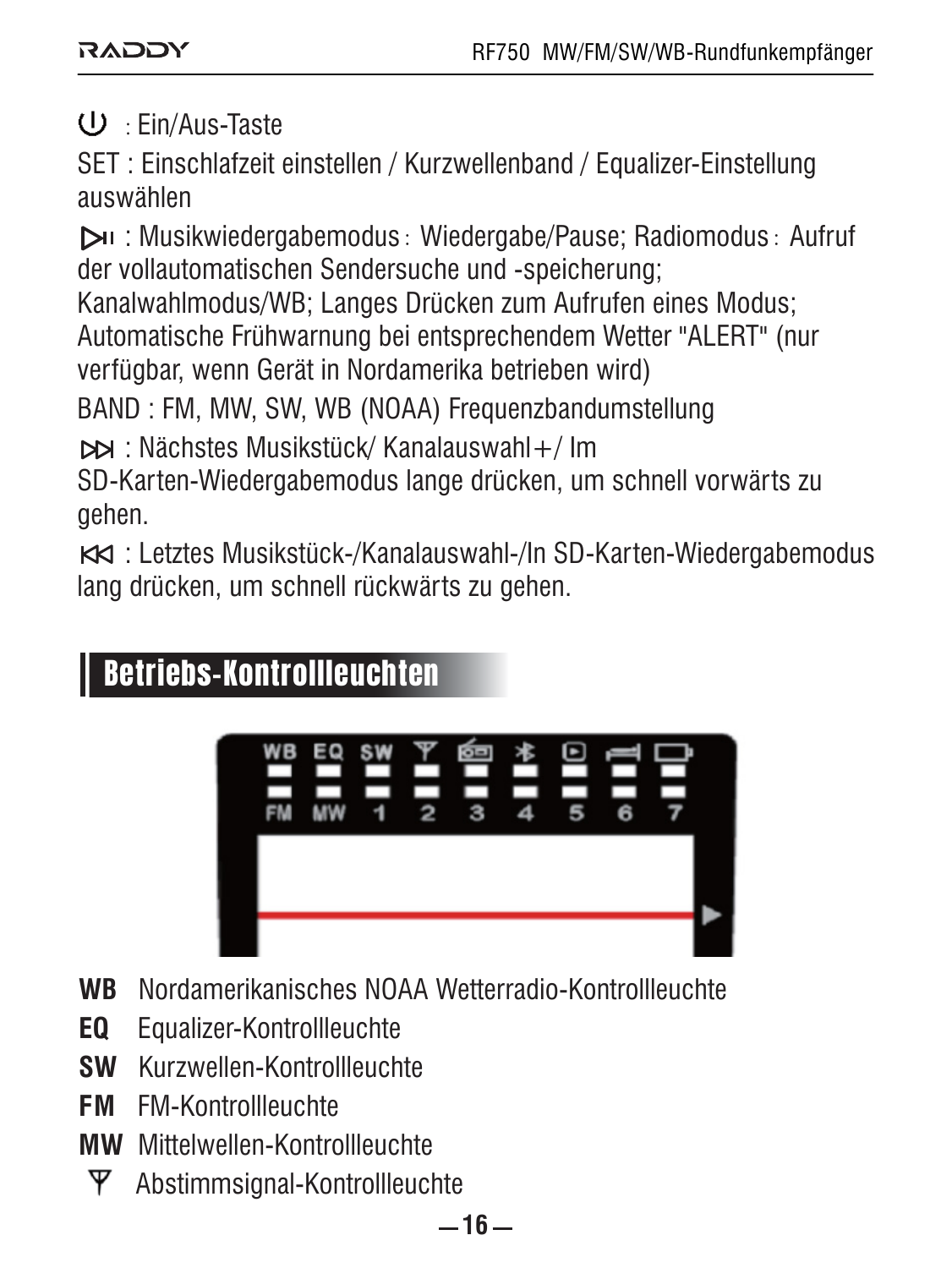| Leuchtend: Start des vollautomatischen Such-/Abrufmodus                                                                                 |
|-----------------------------------------------------------------------------------------------------------------------------------------|
| Nicht leuchtend: manuelle Frequenzeinstellung                                                                                           |
| Blinkt: Sendersuchlauf und -speicherung / wenn keine Radiostation<br>gefunden wurde, blinkt die Kontrollleuchte für zwei Sekunden       |
| <b>米</b> Blinkt: Warten auf Bluetooth-Verbindung                                                                                        |
| Leuchtend: Bluetooth-Verbindung / Bluetooth-Wiedergabestatus                                                                            |
| ■ Blinkt: Warten auf das Einlegen der SD-Karte                                                                                          |
| Leuchtend: SD-Karten-Wiedergabe / -Pause                                                                                                |
| Blinkt: Einstellung des Schlafmodus                                                                                                     |
| Leuchtend: eingestellter Schlafmodus                                                                                                    |
| □ Anzeige blinkt während des Ladevorgangs oder bei niedriger<br>Akkukapazität. Der Ladezustand wird über die Ziffern 1 bis 7 angezeigt. |
| SW-Modus: Anzeige des Kurzwellenbandes (durch die Ziffern 1 bis 7)                                                                      |
| WB-Modus: Auswahl einer der 7 NOAA-Frequenzen für<br>Wetterinformationen                                                                |
| Kanalauswahl: Frequenzanzeige                                                                                                           |
| Equalizer-Modus: 6 unterschiedliche Einstellungen                                                                                       |
| Signalstärke: Ziffern 1-7                                                                                                               |

## Einführung in die Produktfunktionen

- **Einsetzen des Akkus:** Öffnen Sie die Akkufachabdeckung, richten Sie **1.** die Kontakte des Akkus zu den entsprechenden Kontakten des Gerätes aus und setzen Sie den Lithium-Akku korrekt ein (es wird empfohlen, den Akku vor der ersten Verwendung vollständig aufzuladen).
- **Ein- und Ausschalten:** Halten Sie die Taste " ", alle Kontrollleuchten **2.**blinken einmal auf und das Gerät wird gestartet. Im eingeschalteten Zustand Halten Sie die Taste "(')", um das Gerät auszuschalten.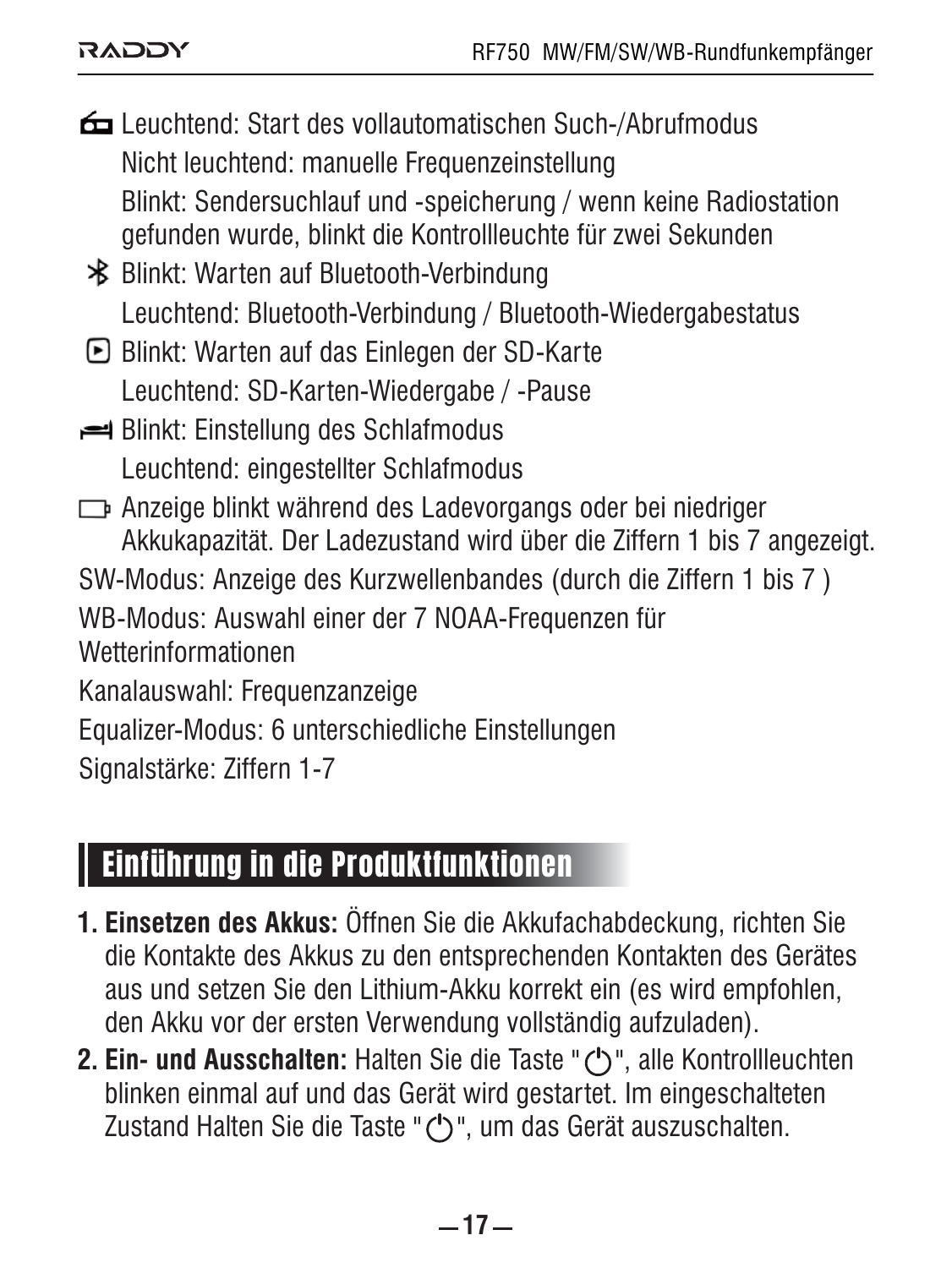- **3. Es gibt drei Betriebs-Modi:** "RADIO" (Radio-Modus) / "BT" (Bluetooth-Empfangsmodus)/ "M-PLAY" (SD-Karten-Wiedergabemodus) Auf der linken Seite des Geräts befinden sich drei Schalterstellungen. Bitte wählen Sie mit dem Schalter den gewünschten Betriebs-Modus aus (stellen Sie sicher, dass der Lautstärkeregler nicht auf 0 steht). Wechseln Sie zu einem beliebigen Betriebs-Modus: Radio---Bluetooth-Modus---Musik.
- **Lautstärkeregelung: (einstellbare Lautstärke: Stufe 0-9) 4.**

Wenn das Gerät ein- oder ausgeschaltet ist, drehen Sie den Lautstärkeregler auf. Der Lautsprecher ist ausgeschaltet, wenn der Pfeil auf "0" steht. Wenn der Pfeil auf "9" steht, ist die maximale Lautstärke eingestellt. Die Lautstärke kann je nach Bedarf zwischen "0-9" eingestellt werden.

#### **Radio hören**: **5.**

Das Gerät kann MW (Mittelwelle) / FM (UKW) / SW (Kurzwelle) / WB (Nordamerikanische NOAA-Frequenzen für Wetterinformationen) empfangen, und der Frequenzbereich der einzelnen Bänder ist wie folgt: MW-Frequenzbereich: 520-1710 kHz; FM-Frequenzbereich: 87-108 MHz, SW-Frequenzbereich: 5,70-17,9 MHz; WB: 162,400-162,550 MHz Wenn Sie FM-, SW- oder WB-Stationen hören, ziehen Sie bitte die Teleskopantenne des Gerätes heraus.

- **5.1 Frequenzbandumschaltung:** Drücken Sie im eingeschalteten Zustand kurz die "Band"-Taste, um zwischen den Bändern MW / FM / SW / WB zu wechseln.
- **5.2 Suchmodus in den Modi FM, MW und SW:** Eine vollautomatische Suche und Speicherung von Radiosendern als auch eine manuelle Sendersuche durch das Drehrad ist möglich.
	- **5.2.1** Die vollautomatische Sendersuche und Speichermethode: Einschaltstatus, im MW / FM / SW-Band, kurzes Drücken der " Bull "-Taste, Radio "  $\widehat{\otimes}$  " Kontrollleuchte leuchtet, langes Drücken der " ‖"-Taste für zwei Sekunden,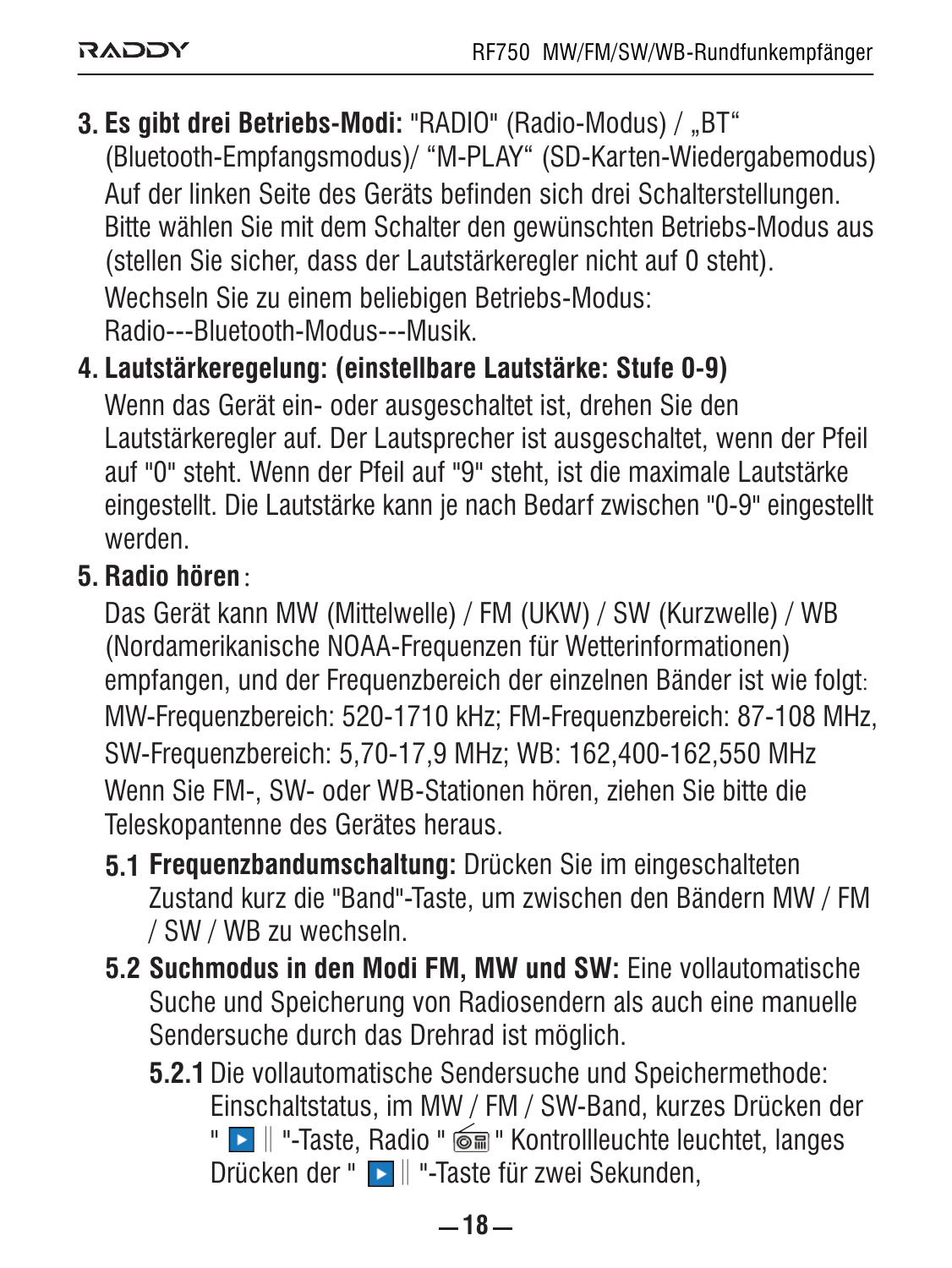"  $\circledast$  " Kontrollleuchte blinkt, bedeutet, dass der bedeutet, dass die vollautomatische Sendersuche und speicherung gestartet wird, beginnend mit der niedrigsten Frequenz des aktuellen Empfangsbands bis zur höchsten Frequenz sucht. Nach Abschluss eines Sendersuchlaufs stoppt er automatisch und gibt die erste, gefundene Radiostation wieder.

Anzahl der MW-Speicherplätze: 20; FM-Speicherplätze: 20; in den sieben Kurzwellenbändern können jeweils 10 Sender gespeichert werden (insgesamt: 110).

### **Manuelle Sendereinstellung mittels Drehrad: 5.2.2**

Im Radiobetriebsmodus drehen Sie das Drehrad auf die gewünschte Frequenz. Die " $\Psi$ " Kontrollleuchte unterstützt Sie dabei.

#### **5.3 Auswahl zuvor gespeicherter Radiostationen**

Nach einer gemäß 5.2.1 durchgeführten Sender suche kann mit den Tasten " KK " und " DN " ein zuvor gespeicherter Sender ausgewählt werden. Jeder weitere Druck auf eine der beiden Tasten " KK " und " DN " wechselt zum nächsten gespeicherten Sender. Die Ziffer-Kontrollleuchten leuchten entsprechend. Wenn mehr als 7 Sender gespeichert sind, leuchtet die Anzeigekombination, z. B. bei Speicherplatz 8: Anzeige 1 und Anzeige 2 leuchten gleichzeitig für 1 Sekunde, bei Speicherplatz 9: Anzeige 1 und Anzeige 3 leuchten gleichzeitig für 1 Sekunde, … (und so weiter).

Hinweis: Die Anzahl der Sender hängt von der Anzahl der empfangbaren Stationen mit ausreichender Signalstärke ab.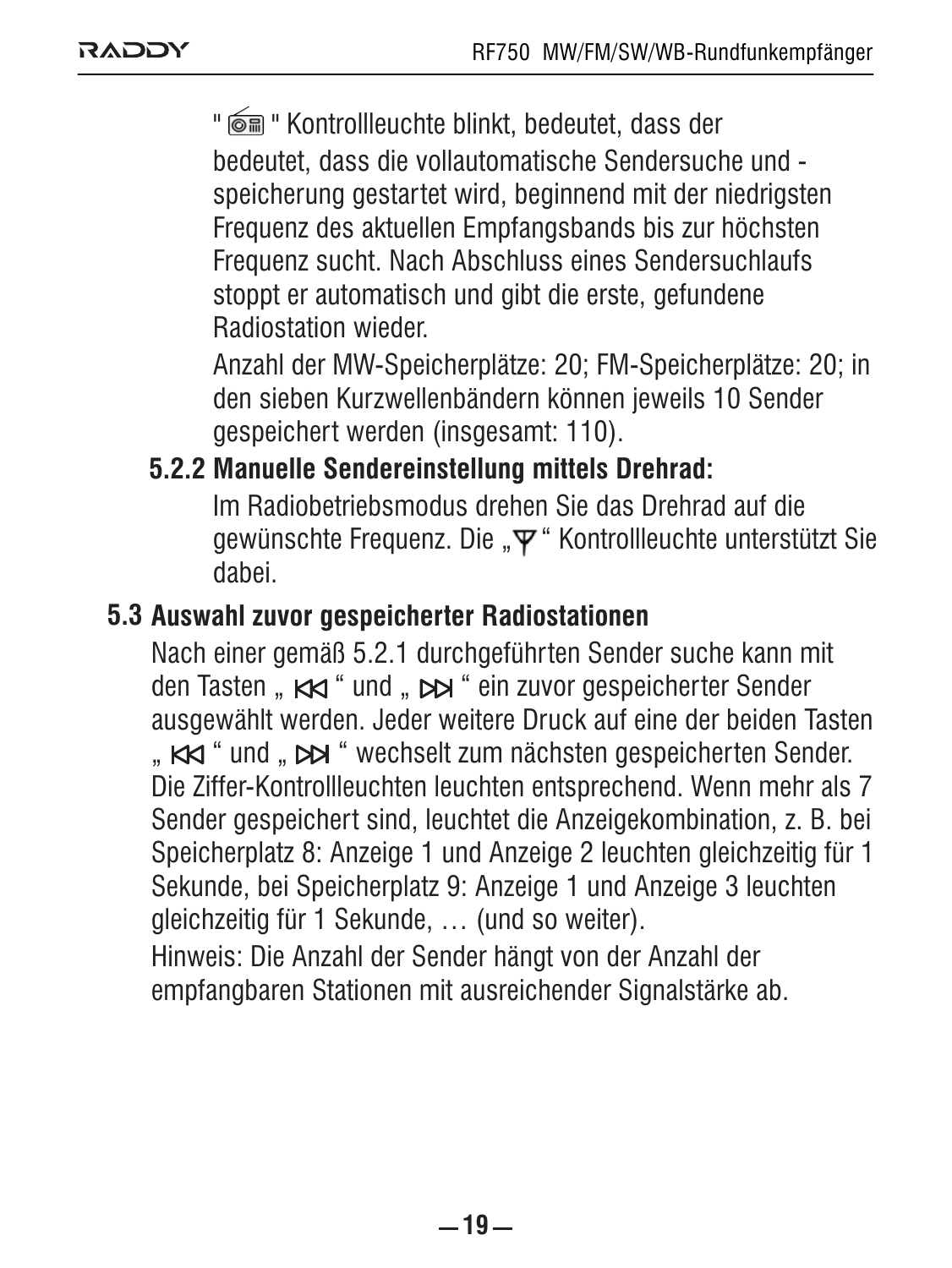### **5.4 Kurzwellenmodus:**

Drücken Sie kurz die "BAND"-Taste, um zum SW-Frequenzband zu wechseln (SW-Kontrollleuchte leuchtet), drücken Sie kurz die "SET"-Taste um zwischen dem gewünschten Kurzwellenband SW1-SW7 umzuschalten.

| <b>Kurwellenband</b> | Frequenzbereich |
|----------------------|-----------------|
| SW <sub>1</sub>      | 5,70-6,40 MHz   |
| SW <sub>2</sub>      | 6.85-7.57 MHz   |
| SW <sub>3</sub>      | 9.20-10.00 MHz  |
| SW <sub>4</sub>      | 11,45-12,17 MHz |
| SW <sub>5</sub>      | 13.50-14.30 MHz |
| SW <sub>6</sub>      | 15,05-15,86 MHz |
| SW7                  | 17.40-17.90 MHz |

Über den Drehknopf können Sie dann innerhalb des gewählten Kurzwellenbandes die gewünschte Frequenz einstellen.

#### **Nordamerikanische NOAA WB-Wetterband (Empfang nur in 5.5 Nordamerika möglich):**

Drücken Sie kurz "BAND", um zum WB-Wetterband zu wechseln; Drücken Sie kurz die Taste " KKI " und " DDI" , um die empfangene Wetterfrequenz auszuwählen.

| <b>NOAA-Sender</b> | <b>WB-Frequenz</b> |
|--------------------|--------------------|
|                    | 162.400 MHz        |
|                    | 162.425 MHz        |
|                    | 162.450 MHz        |
|                    | 162.475 MHz        |
|                    | 162.500 MHz        |
|                    | 162.525 MHz        |
|                    | 162.550 MHz        |

Drücken Sie die " $\blacksquare$  || "-Taste zwei Sekunden lang, um die automatische Frühwarnung "ALERT" zu aktivieren, drücken Sie die " ‖"-Taste zwei Sekunden lang, um die automatische Frühwarnung "ALERT" zu deaktivieren.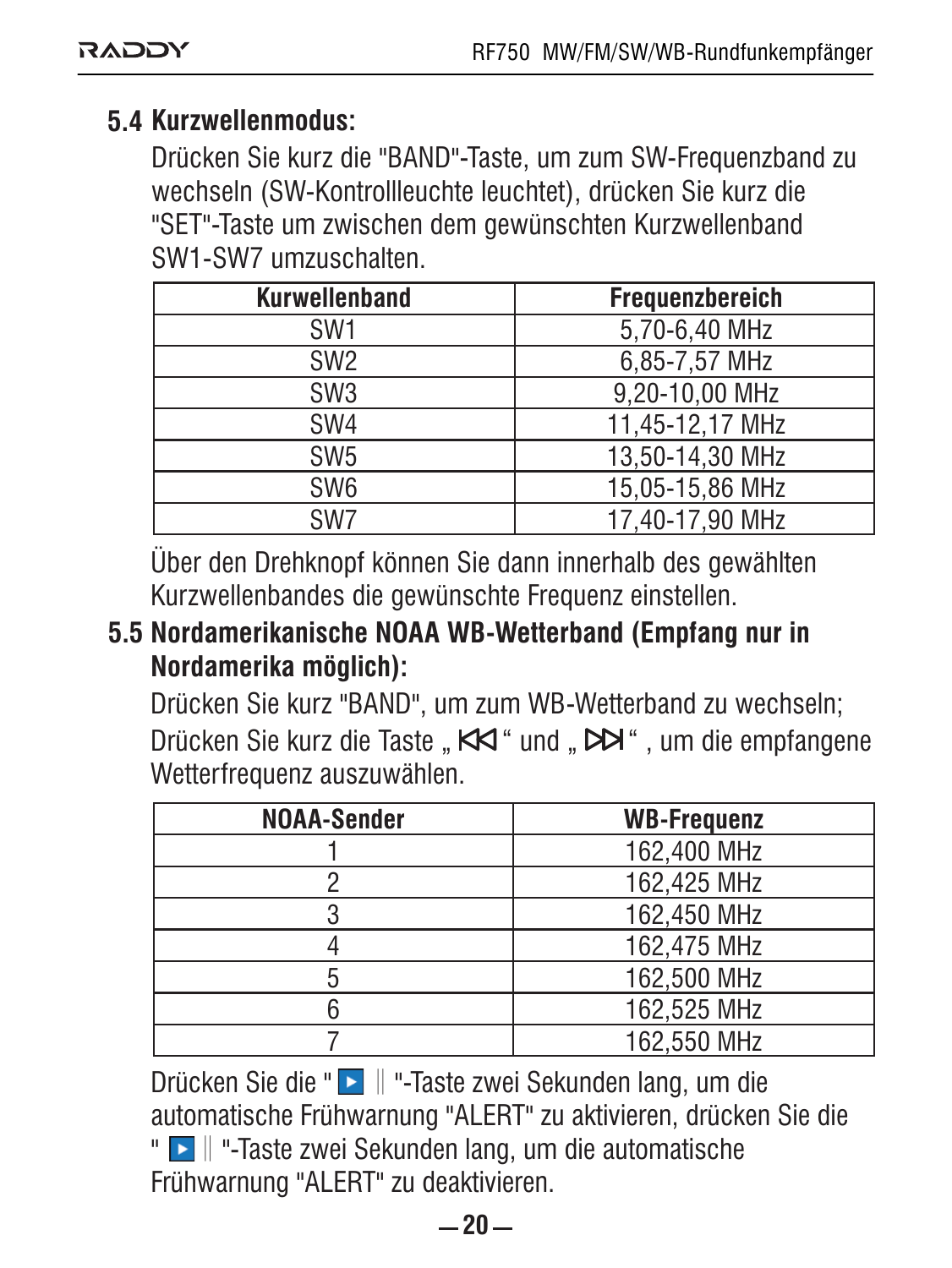#### **5.6 Einstellungsmethode des Mittelwellenkanalrasters 9 kHz /10 kHz**:

Wenn Sie im ausgeschalteten Zustand die BAND-Taste länger als zwei Sekunden drücken, zeigen 9 eingeschaltete Kontrollleuchten an, dass für Mittelwellenstationen ein Kanalraster von 9 kHz ausgewählt wurde, 10 eingeschaltete Kontrollleuchten signalisieren hingegen ein Kanalraster von 10 kHz.

Halten Sie zunächst die "Band"-Taste gedrückt bis 9 oder 10 Kontrollleuchten eingeschaltet sind. Anschließend können Sie durch kurzes Drücken der "BAND"-Taste das Mittelwellenkanalraster zwischen 9 und 10 kHz einstellen.

*Anzeige bei gewähltem 9 kHz Kanalraster*



*Anzeige bei gewähltem 10 kHz Kanalraster*



#### Hinweis:

In nord- und südamerikanischen Ländern wie den USA, Kanada oder Mexiko muss das Kanalraster für Mittelwelle auf 10 kHz eingestellt werden. In anderen Ländern beträgt das Kanalraster für Mittelwelle 9 kHz. Bei einem Kanalraster von 9 kHz beträgt der Empfangsfrequenzbereich für Mittelwelle 522-1620 kHz. Bei einem Kanalraster von 10 kHz beträgt der Empfangsfrequenzbereich für Mittelwelle 520-1710 kHz.

#### **5.7 Hintergrundbeleuchtung im Funkbetrieb einschalten**

Drücken Sie im Funkbetrieb zwei Sekunden lang die MOD-Taste, um die Hintergrundbeleuchtung für den Nachtbetrieb einzuschalten. Ausschalten der Hintergrundbeleuchtung: Drücken Sie die MOD-Taste erneut für zwei Sekunden.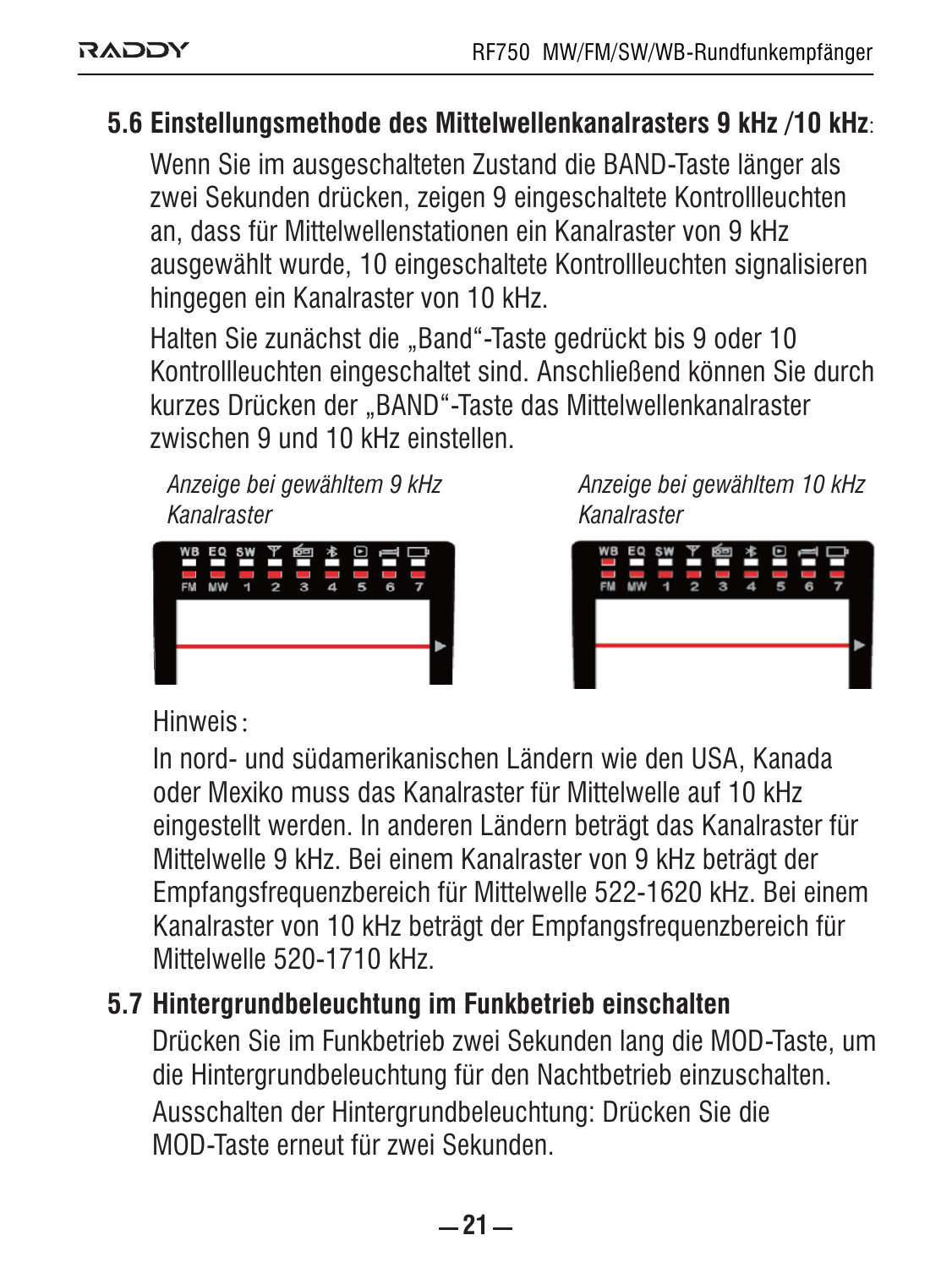## **Bluetooth-Betrieb: 6.**

Der Bluetooth-Gerätename dieses Geräts lautet: "RF750" Stellen Sie im eingeschalteten Zustand den Schalter in die Bluetooth-Position "BT", die Bluetooth-Kontrollleuchte blinkt. Schalten Sie das Bluetooth-Smartphone ein, suchen Sie nach Bluetooth-Geräten, klicken Sie auf den Namen des Geräts "RF750" in der Liste der "Verfügbaren Geräte". Sie hören nach erfolgreicher Kopplung "THE BLUETOOTH HERE SUCCESSFULLY" (d.h.: die Bluetooth-Verbindung konnte erfolgreich hergestellt werden). Nachdem die Verbindung erfolgreich hergestellt wurde, leuchtet die BT-Kontrollleuchte dauerhaft. Sie können sowohl über ihr Smartphone als auch direkt am Gerät die entsprechende Steuerung vornehmen, wie z. B. Lautstärke  $+/-$ Titelwechsel, usw.

Wenn das Gerät nach erfolgreicher Verbindung ausgeschaltet oder die Betriebsart gewechselt wird wird, kann nach erneuter Auswahl des BT-Modus ohne erneutes Koppeln verbunden werden. Bei aktiver Verbindung ist die Kontrollleuchte '  $\mathcal{\ast}$ " dauerhaft eingeschaltet. Durch kurzes Drücken der " D || "-Taste wird die Wiedergabe gestartet. Die maximale Entfernung zwischen Smartphone und Gerät darf 10 m nicht überschreiten. Es kann leicht mit Bluetooth-Geräten von Notebook-Computern, Mobiltelefonen, PDA und anderen digitalen Produkten verbunden werden, um drahtlose Übertragung von Musik zu ermöglichen.

### **Betrieb mit SD-Karte: 7.**

Wenn das Gerät eingeschaltet ist, drücken Sie den Schalter auf SD-Karte "M\_PLAY" . "  $\bigcap$  " Anzeigeleuchte blinkt, was signalisiert, dass die SD-Karte eingelegt werden kann. Setzen Sie die SD-Karte mit der richtigen Ausrichtung in den SD-Kartenschlitz ein.

Nachdem die SD-Karte eingesetzt wurde, leuchtet die "  $\bigcirc$ "-Kontrollleuchte ständig und die Musik spielt ab.

Anleitung zum richtigen Einsetzen der SD-Karte:

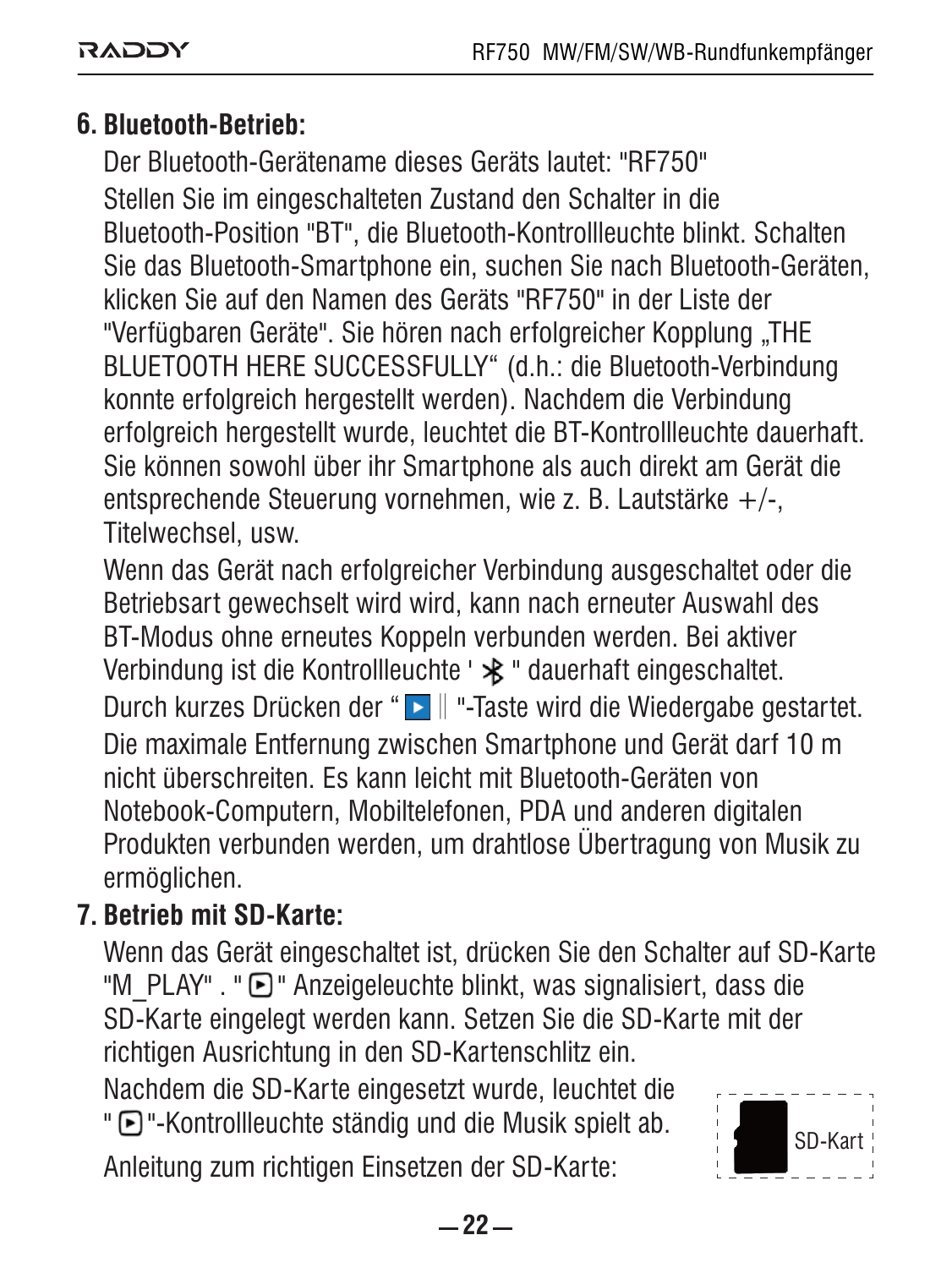Zur Entnahme der SD-Karte, drücken Sie leicht auf die SD-Karte, und Sie wird herausspringen (Bitte ziehen Sie die SD-Karte nicht heraus).

**8. Auswahl der Equalizereinstellung:**

Drücken Sie im Bluetooth-/SD-Karten-Wiedergabemodus kurz die Taste "SET", um eine Equalizer-Einstellung auszuwählen.

Es gibt sechs Optionen:

Die ausgewählte Equalizer-Einstellung ist entsprechend der Ziffer wie folgt:

1: NORMAL; 2: POP; 3: ROCK; 4: JAZZ; 5: KLASSIK; 6: COUNTRY Stellen Sie die aktuelle Equalizer-Einstellung nach Betätigung der Set-Taste nicht innerhalb von 3 Sekunden um erlischt die Equalizer-Kontrollleuchte.

#### **9. Automatische Abschaltung (Schlafmodus) einstellen:**

Drücken Sie die "SET"-Taste zwei Sekunden lang, die Anzeigeleuchte für den Schlafmodus " " und die Ziffer-Kontrollleuchten 1-7 leuchten auf und der Sleeptimer beginnt (jede Leuchte steht für 10 Minuten). Um Die Abschaltzeit einzustellen, drücken Sie die "SET"-Taste erneut. Nachdem Sie die Zeit eingestellt haben, warten Sie 5 Sekunden bevor Sie eine weitere Taste betätigen. Wenn die Abschaltzeit erreicht ist, wird das Gerät automatisch abgeschaltet. Die möglichen Abschaltzeiten für den Schlaf sind wie folgt: 70 Minuten, 60 Minuten, 50 Minuten, 40 Minuten, 30 Minuten, 20 Minuten, 10 Minuten, Abbruch der Abschaltfunktion (keine Kontrollleuchte eingeschaltet).

## USB-Buchse/ Ladekontrollleuchte

Um die verbleibende Akkukapazität zu überprüfen, drücken Sie während des Gebrauchs die MOD-Taste. Wenn die Akkukontrollleuchte eingeschaltet ist, können Sie die verbleibende Restkapazität anhand der Anzahl der Ziffer-Kontrollleuchten 1-7 ablesen. Wenn die Ziffer-Kontrollleuchten "1-7" nicht leuchten und die " □ " Kontrollleuchte blinkt, ist die Akkukapazität nicht mehr ausreichend. Bitte laden Sie den Akku rechtzeitig auf, um den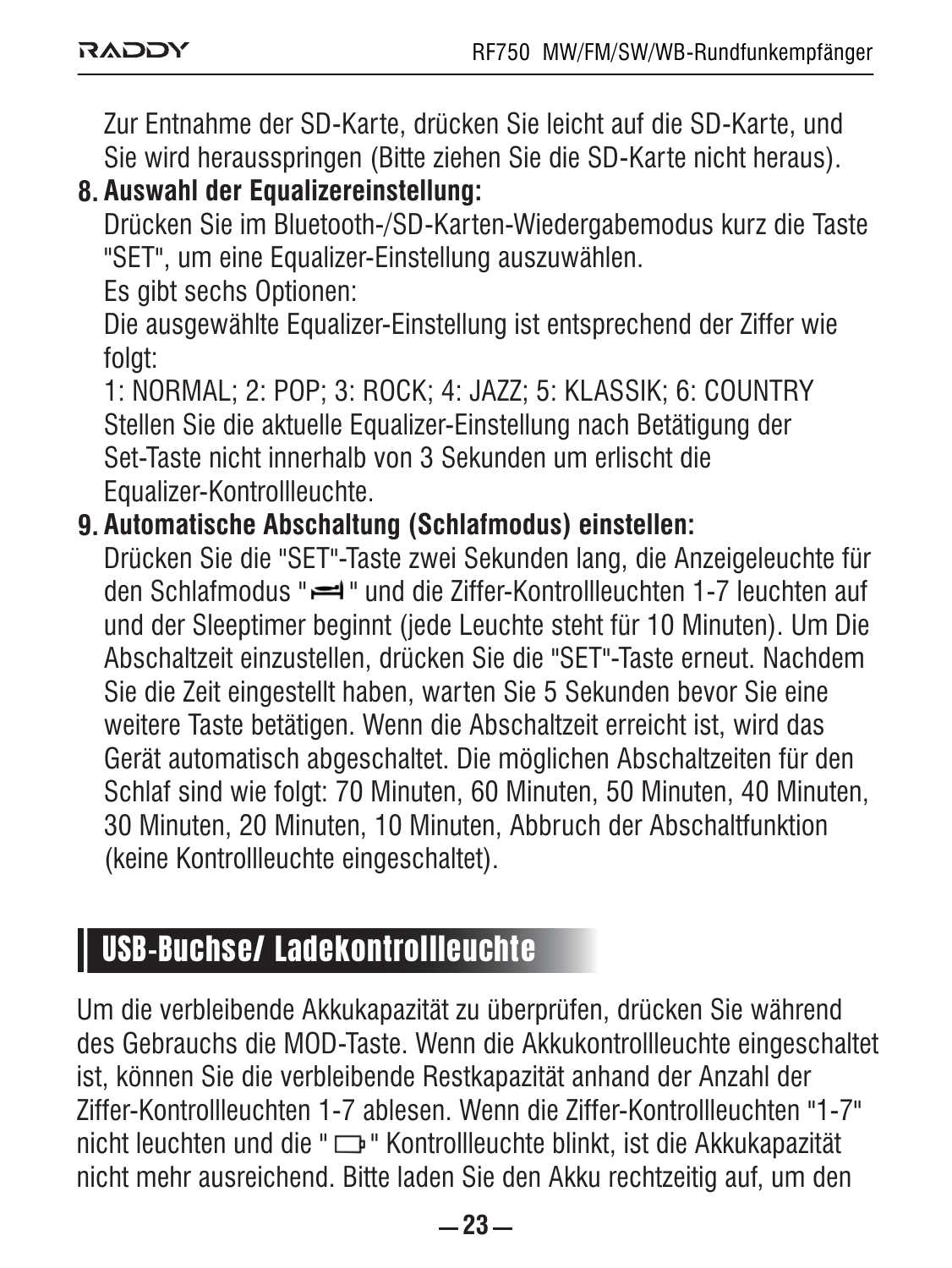normalen Gebrauch nicht zu beeinträchtigen. Es wird empfohlen ein Ladegerät mit einer Ausgangsspannung von DC 5V / 1-3 A zu verwenden, um Schäden an dem Lithium-Akku oder dem Gerät zu vermeiden. Wenn der Lithium-Akku längere Zeit nicht benutzt wird, entnehmen Sie diesen dem Gerät und lagern Sie ihn separat. Stellen Sie sicher, dass der Akku einmal im Monat aufgeladen wird. Stecken Sie die USB-A Seite des beiliegenden USB-Kabels in die USB-Buchse des Computers oder in einen 5V USB-Netzadapter, und stecken Sie den Stecker der anderen Seite des Kabels in die " $\leftarrow$ DC 5V"-Buchse auf der Rückseite des Geräts um es aufzuladen. Stecken Sie das USB-Ladekabels ein, die Anzeige " blinkt. Die " $\implies$ " -Anzeige hört auf zu blinken, wenn der Akku vollständig geladen ist. Im Allgemeinen beträgt die Ladezeit etwa 3-4 Stunden.

## Ein- und Ausschalten der Aussteuerungsanzeige

Drücken Sie im normalen Einschaltzustand zweimal kurz auf "MOD", um die Aussteuerungsanzeige einzuschalten. Die Austeuerungsanzeige blinkt von hoch zu niedrig, von niedrig zu hoch, im Wechsel mit der Musikmelodie.

Ausschalten der Aussteuerungsanzeige: Drücken Sie die MOD-Taste erneut, um diese wieder auszuschalten.

## Nutzung der Antenne

Wenn Sie Kurzwelle, UKW-Radio oder WB-Wetterband hören, ziehen Sie die Antenne heraus und ändern Sie gegebenenfalls die Länge und Ausrichtung, um die beste Empfangsposition zu finden.

\* Tipp: Wenn starke Funkstörungen Überlagerungen verursachen, können Sie die Teleskopantenne einschieben.

Zum Empfangen von Mittelwelle-Frequenzen ist das Gerät mit einer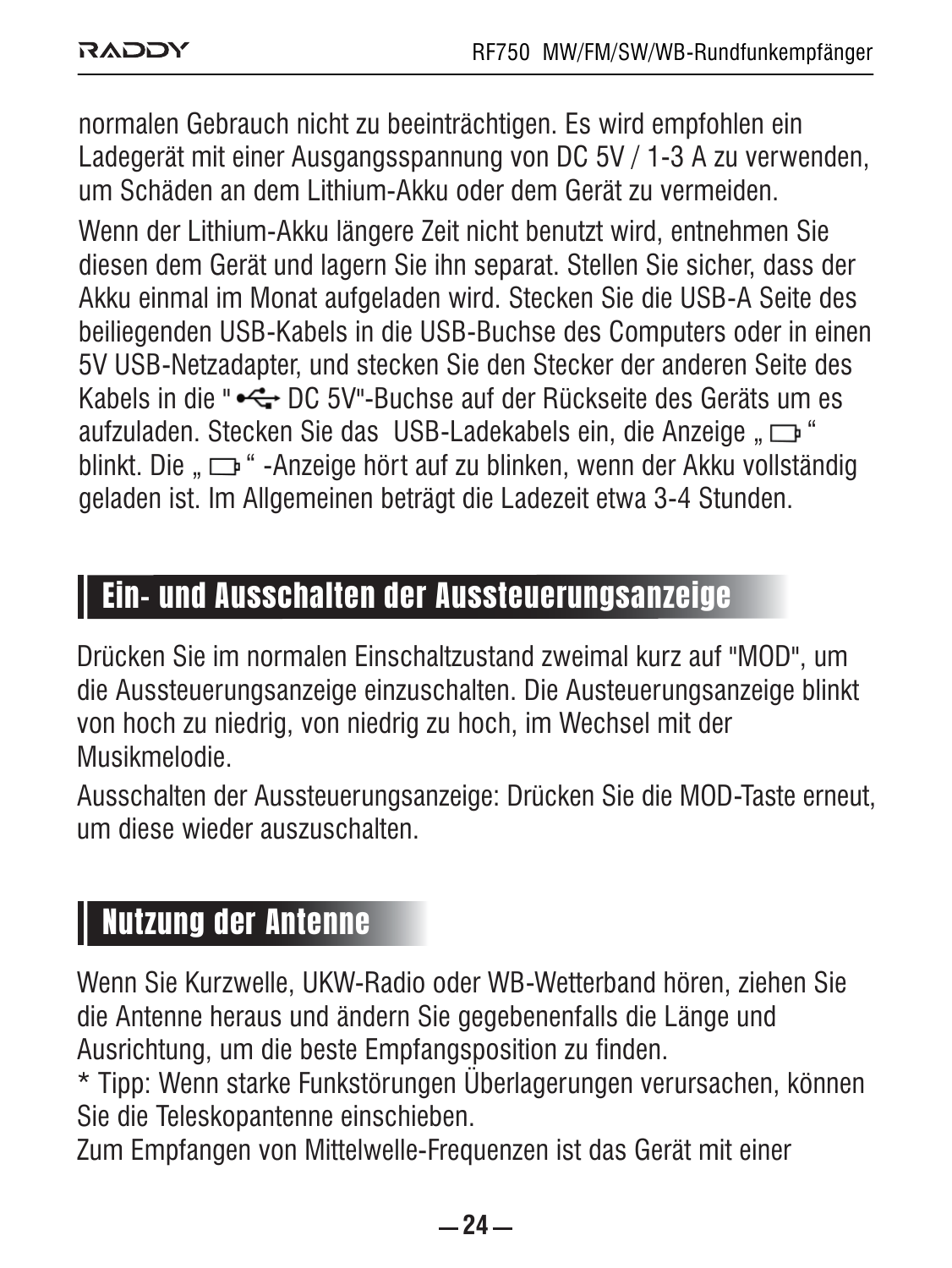eingebauten Magnetantenne ausgestattet. Die Magnetantenne hat beim Empfang des Signals eine bestimmte Richtwirkung. Drehen Sie daher für den Empfang von Mittelwellenstationen das Gerät entsprechend, um die beste Position für den Empfang zu finden.

#### **Externe Antenne**

Wenn das Innensignal schlecht ist, kann der Anschluss einer externen Antenne helfen, den UKW/SW-Empfang zu verbessern. 3 Meter lang, tragbar und flexibel, sehr einfach zu installieren.



1. Legen Sie die Spiralfeder der externen Antenne ins Freie oder hängen Sie sie vor das Fenster. Stellen Sie sicher, dass die Federwindung senkrecht zur horizontalen Ebene steht.

2. Verlängern Sie das Antennenkabel.

3. Klemmen Sie abschließend die Krokodilklemme der externen Antenne an den Kopf der eingebauten Antenne des Radios.

**HINWEIS: Verwenden Sie die externe Antenne NICHT während eines Gewitters.**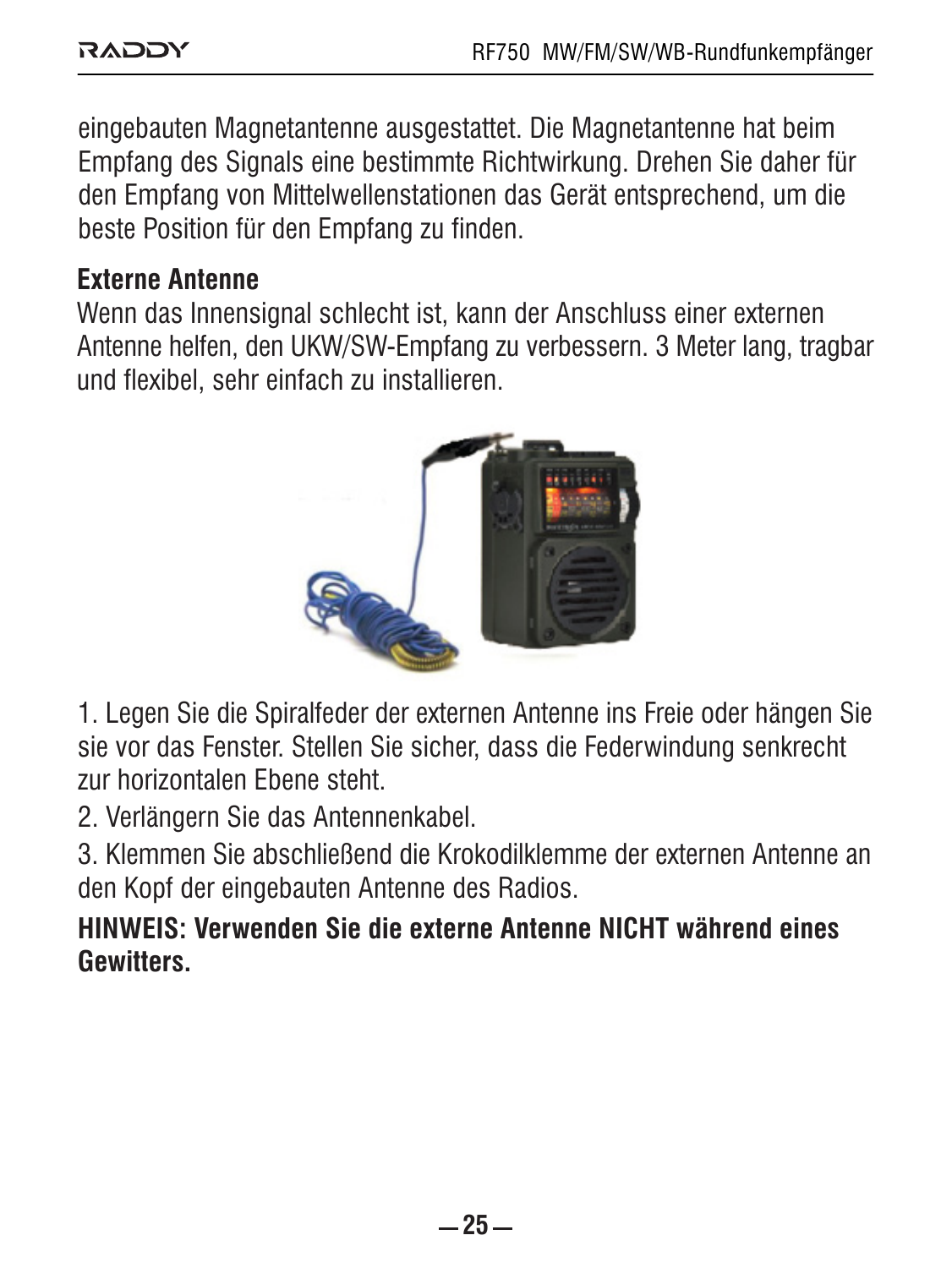# Technische Daten

| Empfangsbereich              | MW:                                    |  |
|------------------------------|----------------------------------------|--|
|                              | 522-1620 kHz (Kanalraster 9 kHz)       |  |
|                              | 520-1710 kHz (Kanalraster 10 kHz)      |  |
|                              | FM: 87-108 MHz                         |  |
|                              | SW: 5.70-17.90 MHz                     |  |
|                              | WB: 162.400-162.550 MHz                |  |
| Empfangs-Empfindlichkeit     | FM: <8dR                               |  |
|                              | $MW: \leq 86dB$                        |  |
|                              | $SW: \leq 32dB$                        |  |
| Ruhestrom                    | $<$ 60 $\mu$ A                         |  |
| Maximalstrom                 | $\leq$ 650MA                           |  |
| Lautsprecher                 | $\Phi$ 40mm/4 $\Omega$ /3W             |  |
| Signal-Rausch-Verhältnis     | FM: > 40dB                             |  |
|                              | $MW: \geq 30dB$                        |  |
|                              | $SW: \geq 40dB$                        |  |
| Anzahl speicherbarer Sender  | 110, davon 20 UKW, 20 MW, 70 Kurzwelle |  |
| <b>Bluetooth-Version</b>     | VFR <sub>50</sub>                      |  |
| Bluetooth-Empfangsreichweite | $\leq 10m$                             |  |
| Minimale Betriebsspannung    | 3.4V                                   |  |
| Externe Eingangsspannung     | 5 V Gleichspannung                     |  |
| I ithium-Akku                | BL-5C Lithium-Akku: 3,7 V 1000 mAh     |  |
| SD-Karten-Wiedergabeformat   | MP3, WAV, WMA                          |  |
| Maximal unterstützte         | 256 GB                                 |  |
| Kapazität der SD-Karte       |                                        |  |
|                              | Auswahl der Frequenz mittels Drehrad / |  |
| Kanalauswahl-Modus           | Vollautomatischer Sendersuchlauf mit   |  |
|                              | Speicherung                            |  |
| Abmessungen                  | 89,2 mm x 61 mm x 37,8 mm              |  |
| Netto Gewicht                | 100 <sub>a</sub>                       |  |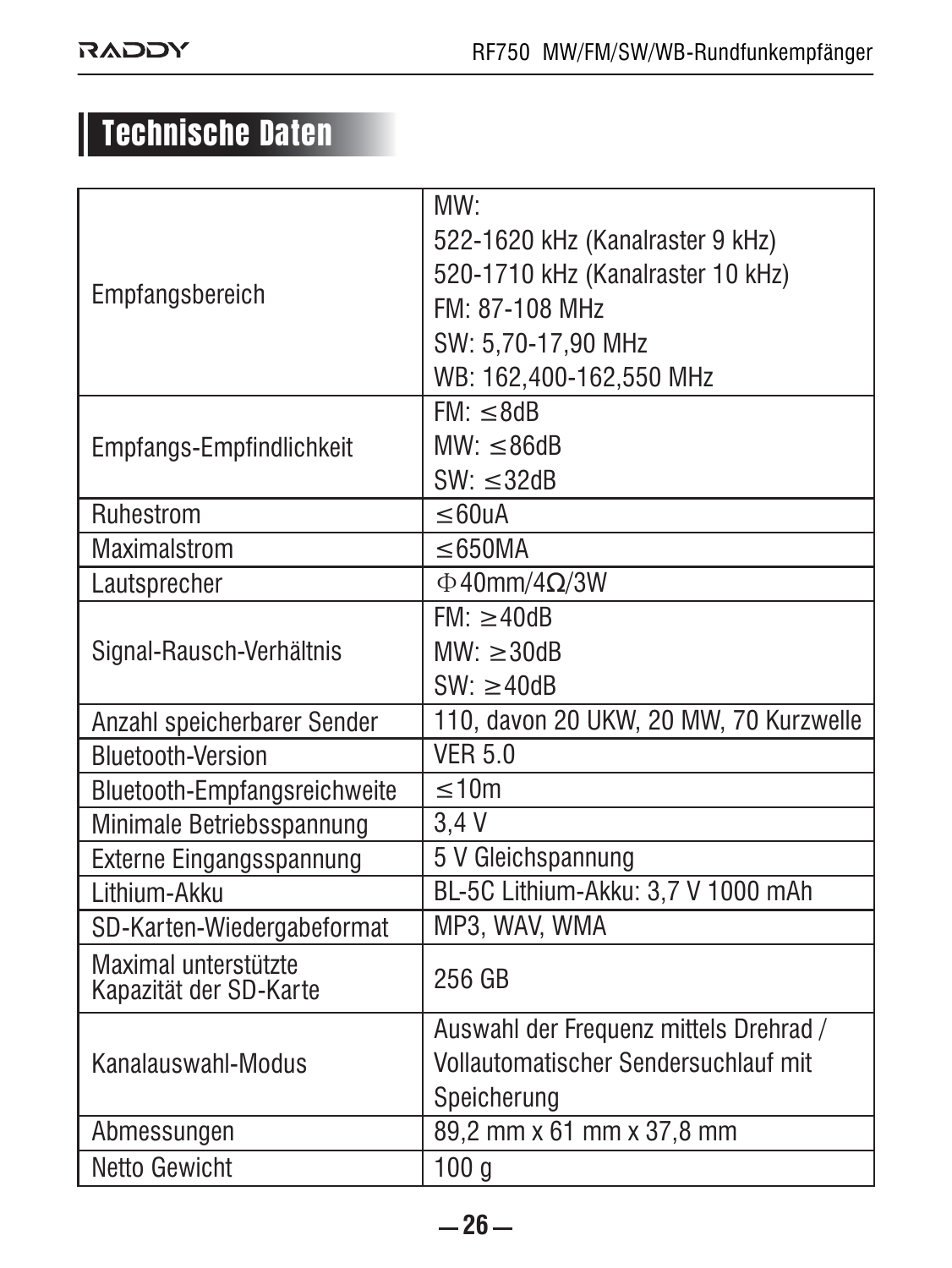## Zu beachtende Punkte

Vor der Verwendung sollten Sie die folgenden grundlegenden Sicherheitshinweise beachten, um den bestimmungsgemäßen Gebrauch des Produkts zu gewährleisten:

- Lesen und verstehen Sie alle Sicherheitsrichtlinien und Gebrauchsinformationen.
- Wenn die Akkusymbol-Kontrollleuchte blinkt, bedeutet dies, dass die verbleibende Akkukapazität zu gering ist. Bitte laden Sie das Gerät auf, um eine Beeinträchtigung des normalen Gebrauchs zu vermeiden.
- Es wird empfohlen, zum Aufladen ein Ladegerät mit einer Ausgangsspannung von DC 5 V / 1-3A zu verwenden, um Schäden an dem Lithium-Akku oder dem Gerät zu vermeiden. Wenn der Lithium-Akku über einen längeren Zeitraum nicht benutzt wird, nehmen Sie diesen heraus und lagern Sie ihn separat. Stellen Sie sicher, dass er einmal im Monat geladen wird.
- Setzen Sie das Gerät keinem Regen, keiner Feuchtigkeit, keinen Tropfen oder Spritzern von Flüssigkeiten aus. Bringen Sie das Gerät nicht in die Nähe von Wärmequellen mit hoher Temperatur.
- Setzen Sie das Gerät nicht über einen längeren Zeitraum direktem Sonnenlicht aus.
- Lassen Sie das Produkt nicht fallen, stoßen Sie es nicht an und üben Sie keinen starken Druck auf das Gerät aus.

## Garantiekarte

| User Name          | Unit |  |
|--------------------|------|--|
| Zip Code           | Tel  |  |
| Address            |      |  |
| Tel                |      |  |
| Purchase Date      |      |  |
| Maintenance Record |      |  |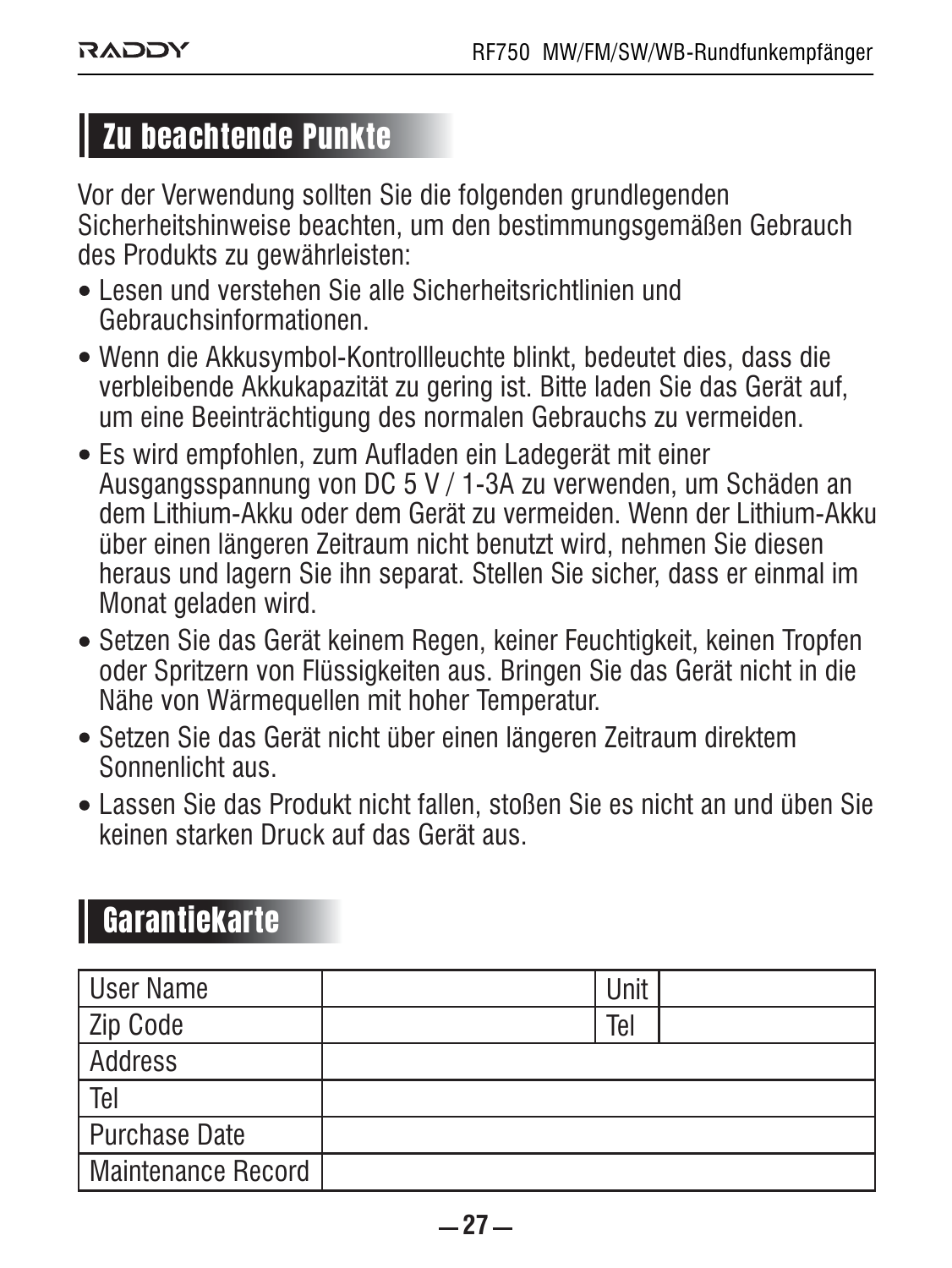## Anhang

Elektro- und Elektronikgeräte Informationen für private Haushalte Das Elektro- und Elektronikgerätegesetz (ElektroG) enthält eine Vielzahl von Anforderungen an den Umgang mit Elektro- und Elektronikgeräten. Die wichtigsten sind hier zusammengestellt.

1. Getrennte Erfassung von Altgeräten

Elektro- und Elektronikgeräte, die zu Abfall geworden sind, werden als Altgeräte bezeichnet. Besitzer von Altgeräten haben diese einer vom unsortierten Siedlungsabfall getrennten Erfassung zuzuführen. Altgeräte gehören insbesondere nicht in den Hausmüll, sondern in spezielle Sammel- und Rückgabesysteme.

2. Batterien und Akkus sowie Lampen

Besitzer von Altgeräten haben Altbatterien und Altakkumulatoren, die nicht vom Altgerät umschlossen sind, sowie Lampen, die zerstörungsfrei aus dem Altgerät entnommen werden können, im Regelfall vor der Abgabe an einer Erfassungsstelle vom Altgerät zu trennen. Dies gilt nicht, soweit Altgeräte einer Vorbereitung zur Wiederverwendung unter Beteiligung eines öffentlich-rechtlichen Entsorgungsträgers zugeführt werden.

3. Möglichkeiten der Rückgabe von Altgeräten

Besitzer von Altgeräten aus privaten Haushalten können diese bei den Sammelstellen der öffentlich-rechtlichen Entsorgungsträger oder bei den von Herstellern oder Vertreibern im Sinne des ElektroG eingerichteten Rücknahmestellen unentgeltlich abgeben.

Rücknahmepflichtig sind Geschäfte mit einer Verkaufsfläche von mindestens 400 m² für Elektro- und Elektronikgeräte sowie diejenigen Lebensmittelgeschäfte mit einer Gesamtverkaufsfläche von mindestens 800 m², die mehrmals pro Jahr oder dauerhaft Elektro- und Elektronikgeräte anbieten und auf dem Markt bereitstellen. Dies gilt auch bei Vertrieb unter Verwendung von Fernkommunikationsmitteln, wenn die Lager- und Versandflächen für Elektro- und Elektronikgeräte mindestens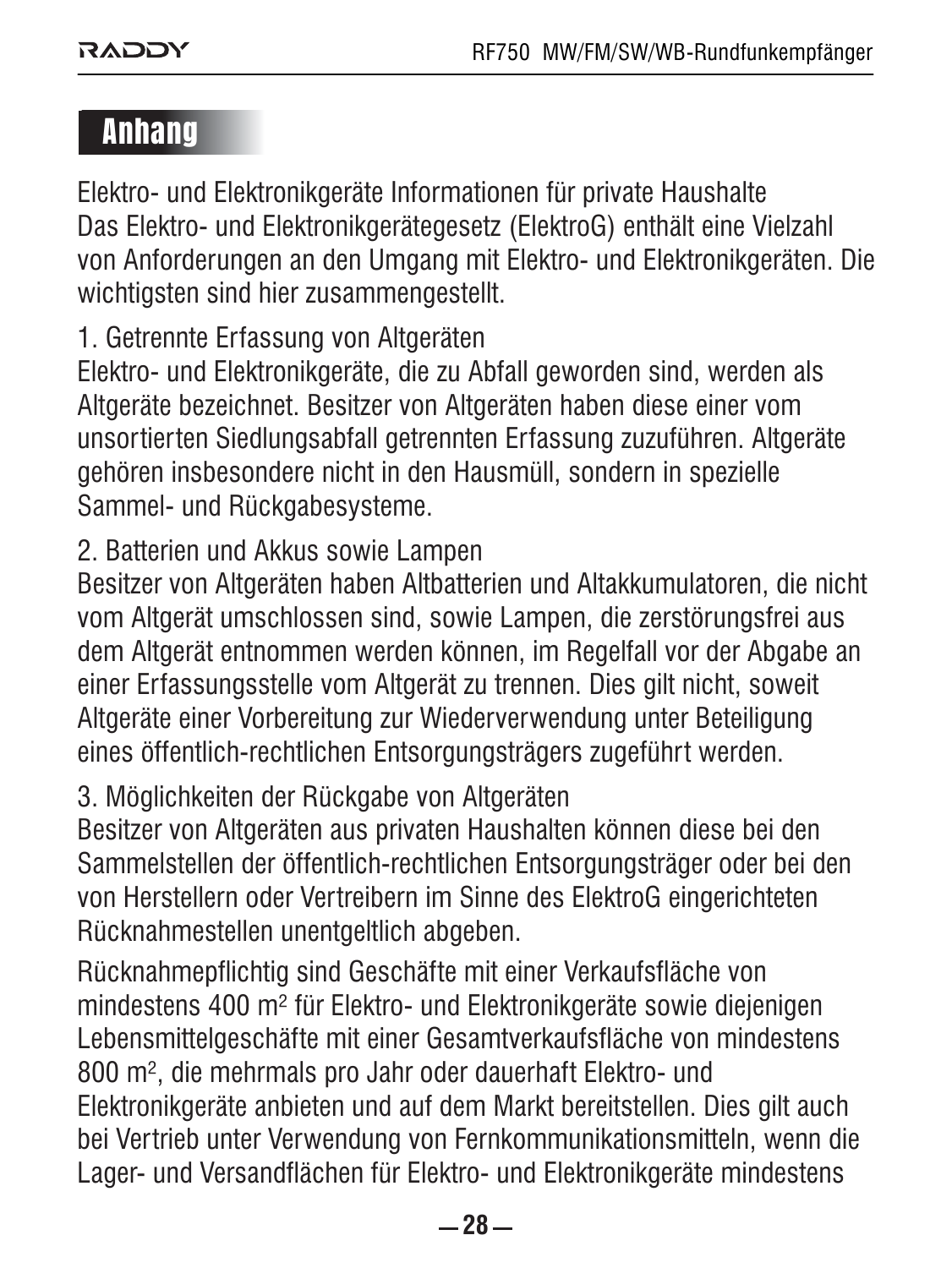400 m² betragen oder die gesamten Lager- und Versandflächen mindestens 800 m² betragen. Vertreiber haben die Rücknahme grundsätzlich durch geeignete Rückgabemöglichkeiten in zumutbarer Entfernung zum jeweiligen Endnutzer zu gewährleisten.

Die Möglichkeit der unentgeltlichen Rückgabe eines Altgerätes besteht bei rücknahmepflichtigen Vertreibern unter anderem dann, wenn ein neues gleichartiges Gerät, das im Wesentlichen die gleichen Funktionen erfüllt, an einen Endnutzer abgegeben wird. Wenn ein neues Gerät an einen privaten Haushalt ausgeliefert wird, kann das gleichartige Altgerät auch dort zur unentgeltlichen Abholung übergeben werden; dies gilt bei einem Vertrieb unter Verwendung von Fernkommunikationsmitteln für Geräte der Kategorien 1, 2 oder 4 gemäß § 2 Abs. 1 ElektroG, nämlich "Wärmeüberträger", "Bildschirmgeräte" oder "Großgeräte" (letztere mit mindestens einer äußeren Abmessung über 50 Zentimeter). Zu einer entsprechenden Rückgabe-Absicht werden Endnutzer beim Abschluss eines Kaufvertrages befragt. Außerdem besteht die Möglichkeit der unentgeltlichen Rückgabe bei Sammelstellen der Vertreiber unabhängig vom Kauf eines neuen Gerätes für solche Altgeräte, die in keiner äußeren Abmessung größer als 25 Zentimeter sind, und zwar beschränkt auf drei Altgeräte pro Geräteart.

#### 4. Datenschutz-Hinweis

Altgeräte enthalten häufig sensible personenbezogene Daten. Dies gilt insbesondere für Geräte der Informations- und Telekommunikationstechnik wie Computer und Smartphones. Bitte beachten Sie in Ihrem eigenen Interesse, dass für die Löschung der Daten auf den zu entsorgenden Altgeräten jeder Endnutzer selbst verantwortlich ist.

5. Bedeutung des Symbols "durchgestrichene Mülltonne"



Das auf Elektro- und Elektronikgeräten regelmäßig abgebildete Symbol einer durchgestrichenen Mülltonne weist darauf hin, dass das jeweilige Gerät am Ende seiner Lebensdauer getrennt vom unsortierten Siedlungsabfall zu erfassen ist.